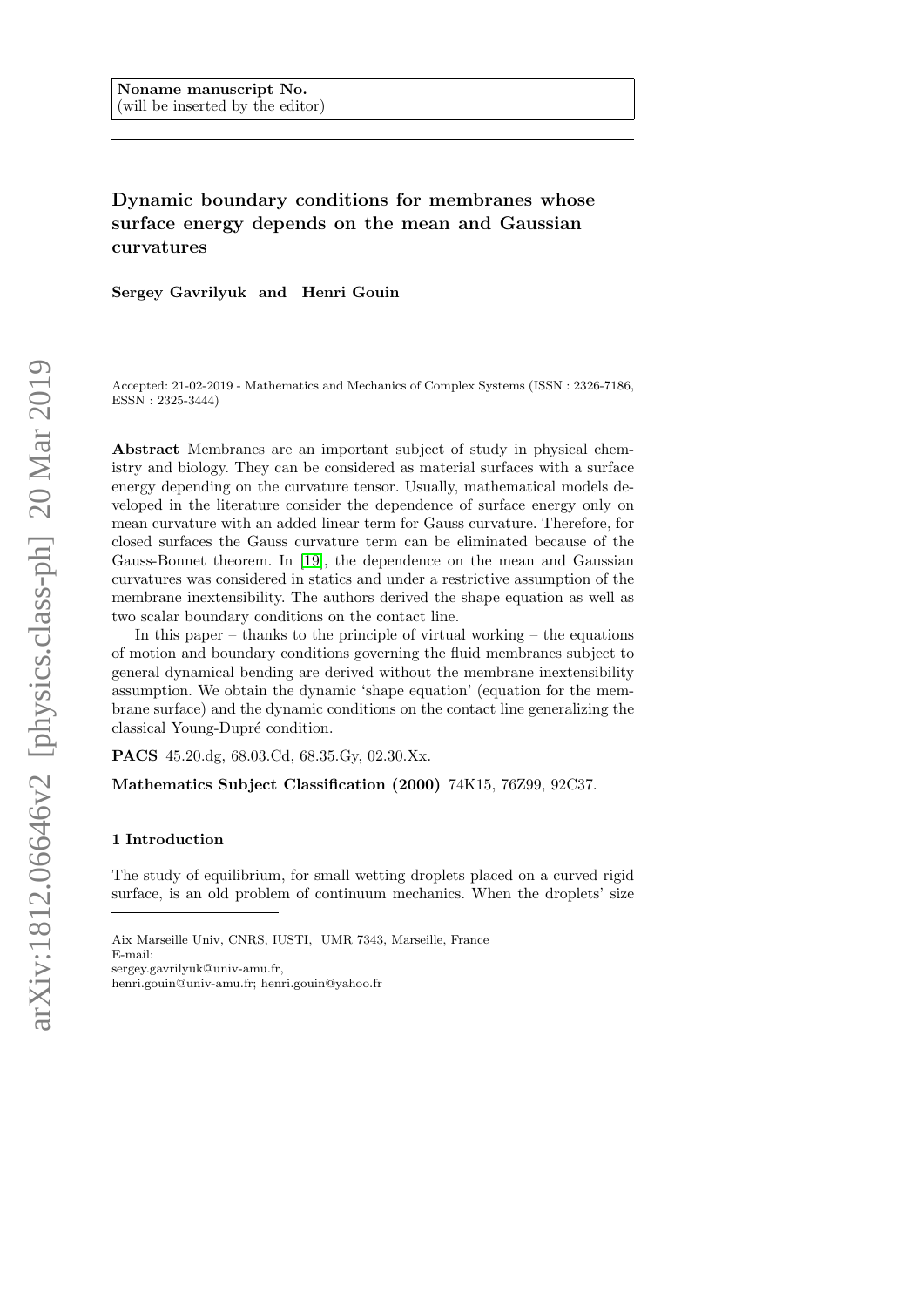is of micron range the droplet volume energy can be neglected. The surface energy of the surface  $S$  can be expressed in the form :

$$
E = \iint_S \sigma \, ds,
$$

where  $\sigma$  denotes the energy per unit surface. Two types of surfaces are present in physical problems:

- rigid surfaces (only the kinematic boundary condition is imposed)
- free surfaces (both the kinematic and dynamic boundary conditions are imposed)

We will see the difference between the energy variation in the case of rigid and free surfaces.

The simplest case corresponds to a constant surface energy  $\sigma$ , but in general,  $\sigma$  also depends on physical parameters (temperature, surfactant concentrations, etc. [\[12,](#page-24-0) [18,](#page-25-1) [23\]](#page-25-2)) and geometrical parameters (invariants of curvature tensor). The last case is important in biology and, in particular, in the dynamics of vesicles [\[1,](#page-24-1) [15,](#page-24-2) [21\]](#page-25-3). Vesicles are small liquid droplets with a diameter of a few tens of micrometers, bounded by an impermeable lipid membrane of a few nanometers thick. The membranes are homogeneous down to molecular dimensions. Consequently, it is possible to model the boundary of vesicle as a two-dimensional smooth surface whose energy per unit surface  $\sigma$  is a function both of the sum (denoted by  $H$ ) and product (denoted by  $K$ ) of principal curvatures of the curvature tensor :

$$
\sigma = \sigma(H, K).
$$

In mathematical description of biological membranes, one often uses the Helfrich energy  $\left\lceil 14,24\right\rceil$  :

<span id="page-1-0"></span>
$$
\sigma(H,K) = \sigma_0 + \frac{\kappa}{2}(H - H_0)^2 + \bar{\kappa}K,\tag{1}
$$

where  $\sigma_0$ ,  $H_0$ ,  $\kappa$  and  $\bar{\kappa}$  are dimensional constants. Another purely mathematical example is the Wilmore energy [\[25\]](#page-25-5) :

$$
\sigma(H, K) = H^2 - 4K.
$$

This energy measures the "roundness" of the free surface. For a given volume, this energy is minimal in case of spheres. One can also propose another surface energy in the form :

$$
\sigma = \sigma_0 + h_0 (H^2 - H_0^2)^2 + k_0 (K - K_0)^2,
$$

where  $\sigma_0$ ,  $h_0$ ,  $H_0$ ,  $k_0$  and  $K_0$  are dimensional constants. This kind of energy is invariant under the change of sign of principal curvatures,  $(i.e.$  the change of sign yields  $H \to -H$ ,  $K \to K$ ). It can thus describe the 'mirror buckling' phenomenon : a portion of the membrane inverts to form a cap with equal but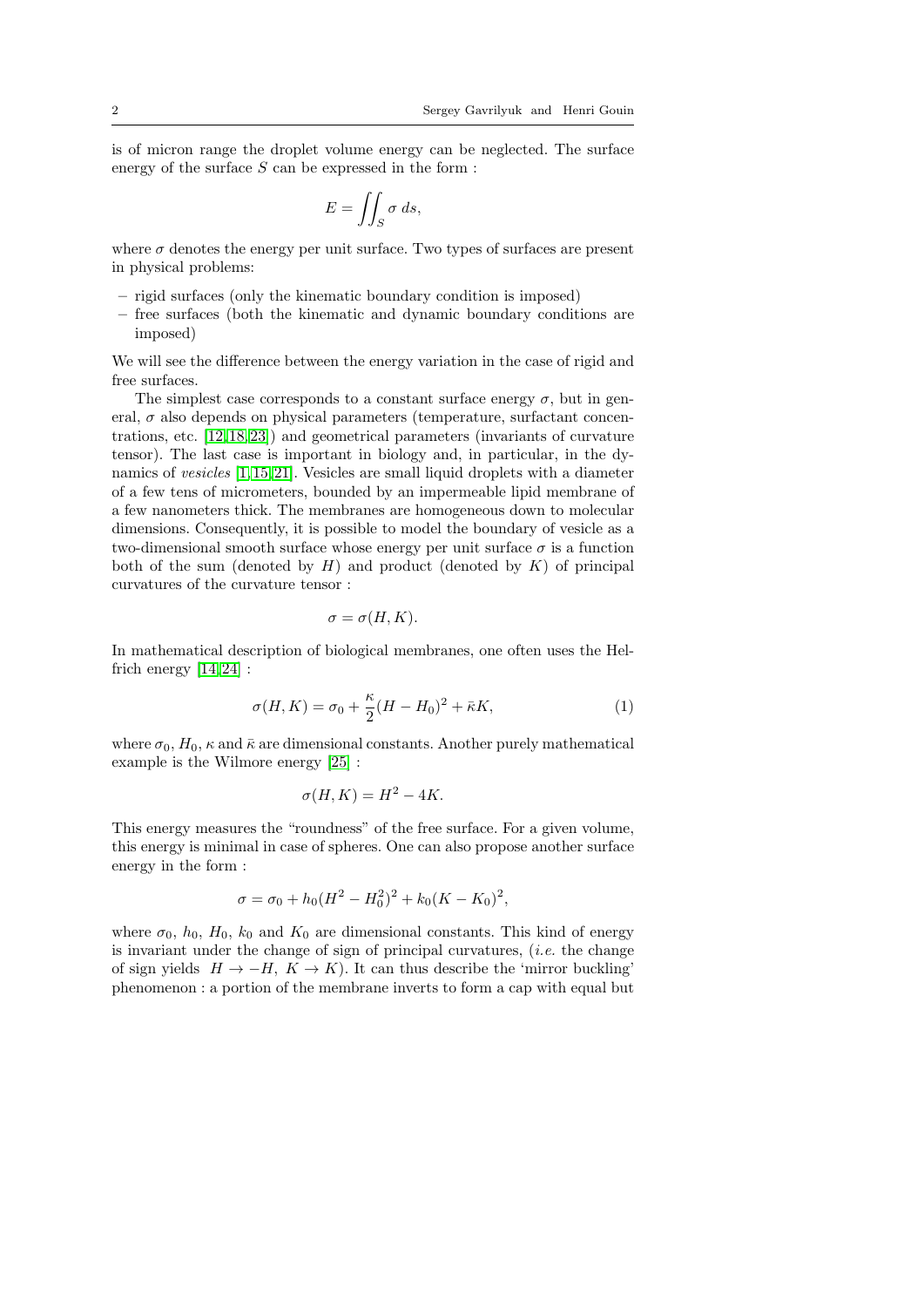opposite principal curvatures. It is also a homogeneous function of degree four with respect to principal curvatures.

The equilibrium for membranes (called "shape equation" by Helfrich) is formulated in numerous papers and references herein  $[5, 6, 7, 14, 16, 17]$  $[5, 6, 7, 14, 16, 17]$  $[5, 6, 7, 14, 16, 17]$  $[5, 6, 7, 14, 16, 17]$  $[5, 6, 7, 14, 16, 17]$  $[5, 6, 7, 14, 16, 17]$ . The "edge conditions" (boundary conditions at the contact line) are formulated in few papers and only in statics. In particular, in [\[19\]](#page-25-0) the shape equation and two boundary conditions are formulated for the general dependence  $\sigma(H, K)$ under the assumption of the membrane inextensibility. However, the boundary conditions obtained do not contain the classical Young-Dupré condition for the constant surface energy. In the case when the energy depends only on  $H$  the generalization of Young-Dupré condition was obtained in [\[13\]](#page-24-7).

The aim of our paper is to develop the theory of moving membranes which are in contact with a solid surface. The surface energy of the membrane will be a function both of  $H$  and  $K$ . We obtain a set of boundary conditions on the moving interfaces (membranes) as well as on the moving edges.

The motion of a continuous medium is represented by a diffeomorphism  $\phi$ of a three-dimensional reference configuration  $D_0$  into the physical space. In order to analytically describe the transformation, variables  $\mathbf{X} = (X^1, X^2, X^3)^T$ single out individual particles corresponding to material or Lagrangian coordinates, subscript  $T$  means the transposition. The transformation representing the motion of a continuous medium occupying the material volume  $D_t$  is :

$$
\mathbf{x} = \phi(t, \mathbf{X})
$$
 or  $x^i = \phi^i(t, X^1, X^2, X^3)$ ,  $i = \{1, 2, 3\}$ ,

where t denotes the time and  $\mathbf{x} = (x^1, x^2, x^3)^T$  denote the Eulerian coordinates. At t fixed, the transformation possesses an inverse and has continuous derivatives up to the second order (the dependence of the surface energy on the curvature tensor will regularize the solutions, so the cusps and shocks do not appear).

At equilibrium, the unit normal vector to a static surface  $\varphi_0(\mathbf{x}) = 0$  is the gradient of the so-called signed distance function defined as follows. Let

$$
d(\mathbf{x}) = \begin{cases} \min|\mathbf{x} - \boldsymbol{\xi}|, \text{ if } \varphi_0 > 0, \\ 0, \text{ if } \varphi_0 = 0, \\ -\min|\mathbf{x} - \boldsymbol{\xi}|, \text{ if } \varphi_0 < 0, \end{cases}
$$
(2)

where the minimum is taken over points  $\xi$  at the surface, and  $\vert \vert$  denotes the Euclidien norm. The unit normal vector is :

$$
\mathbf{n} = \nabla d(\mathbf{x}).
$$

In dynamical problems, the main difficulty in formulating boundary conditions comes from the fact that one cannot assume that for all time t the unit normal vector to the surface is the gradient of the signed distance function.

Indeed, if the material surface is moving, *i.e.* the surface position depends on time  $t$ , the surface points of the continuum medium are also moving and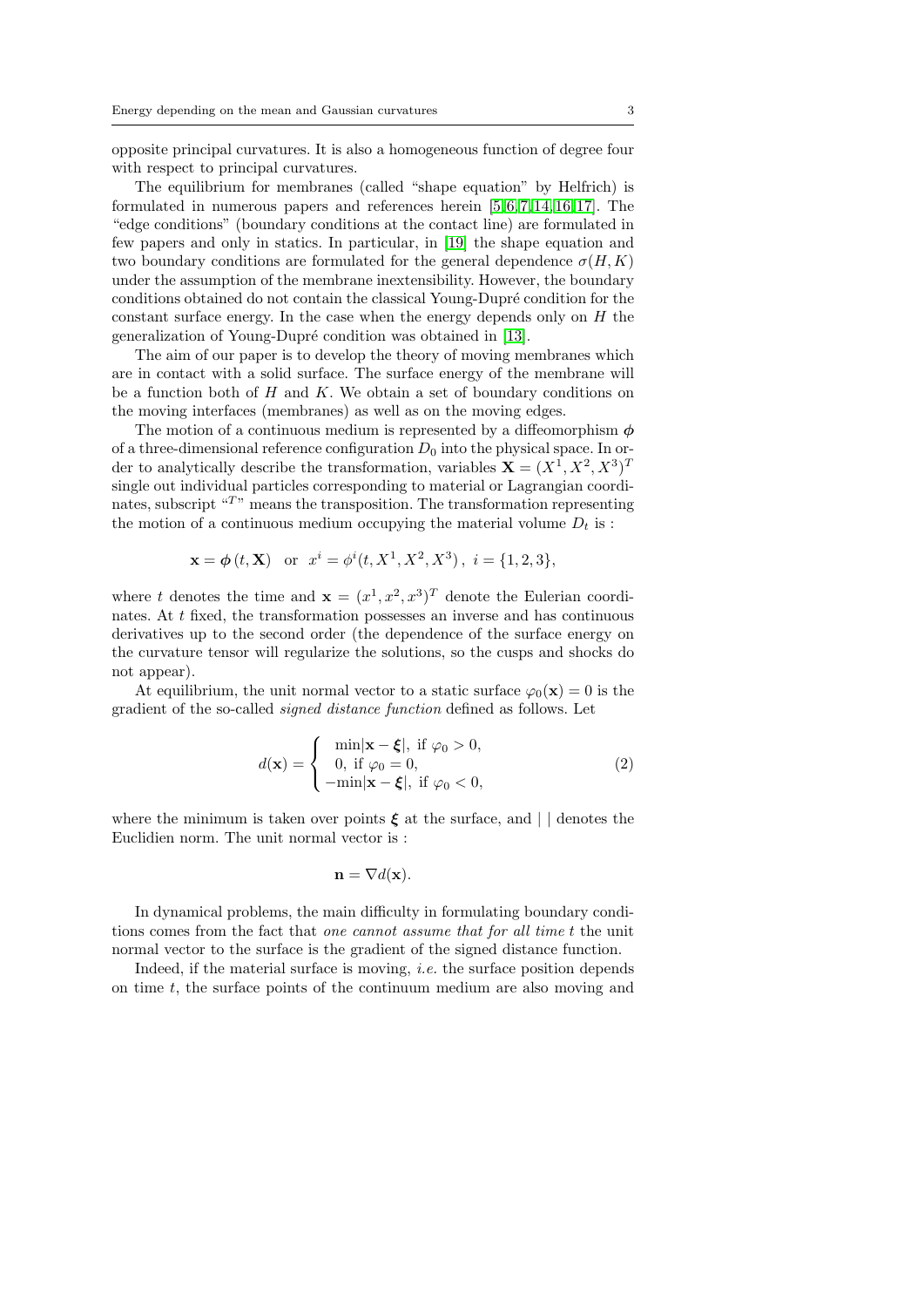they will depend implicitly on **x**. Let  $\varphi(t, \mathbf{x}) = 0$  be the position of the material surface at time  $t$ . Its evolution is determined by the equation :

<span id="page-3-0"></span>
$$
\varphi_t + \mathbf{u}^T \nabla \varphi = 0,\tag{3}
$$

where  $\bf{u}$  is the velocity of particles at the surface. Equation [\(3\)](#page-3-0) is the classical kinematic condition for material moving interfaces. Let us derive the equation for the norm of  $\nabla\varphi$ . Taking the gradient of Eq. [\(3\)](#page-3-0) and multiplying by  $\nabla\varphi$ , one obtains :

<span id="page-3-1"></span>
$$
(|\nabla \varphi|)_t + \mathbf{n}^T \nabla \left(\mathbf{u}^T \nabla \varphi\right) = 0,\tag{4}
$$

,

where  $\mathbf{n} = \frac{\nabla \varphi}{\sqrt{\nabla \varphi}}$  $\frac{\partial \mathbf{V} \cdot \mathbf{P}}{|\nabla \varphi|}$  is the unit normal vector to surface  $\varphi(t, \mathbf{x}) = 0$ . It follows from Eq. [\(4\)](#page-3-1) that, even if initially  $|\nabla \varphi| = 1$  (*i.e.* unit normal **n** is defined at  $t = 0$  as the gradient of the signed distance function), this property is not conserved in time.

The following definitions and notations are used in the paper. For any vectors **a**, **b**, we write  $\mathbf{a}^T \mathbf{b}$  for their scalar product (the line vector is multiplied by the column vector), and  $\mathbf{a} \mathbf{b}^T$  for their tensor product (the column vector is multiplied by the line vector). The last product is usually denoted as  $\mathbf{a} \otimes \mathbf{b}$ . The product of a second order tensor **A** by a vector **a** is denoted by **A** a. Notation  $\mathbf{b}^T \mathbf{A}$  means the covector  $\mathbf{c}^T$  defined by the rule  $\mathbf{c}^T = (\mathbf{A}^T \mathbf{b})^T$ . The identity tensor is denoted by I.

The divergence of  $A$  is covector div $A$  such that, for any constant vector  $h$ , one has

$$
(\mathrm{div}\mathbf{A})\,\,\mathbf{h}=\mathrm{div}\,(\mathbf{A}\,\mathbf{h}),
$$

i.e. the divergence of  $\bf{A}$  is a row vector, in which each component is the divergence of the corresponding column of A. It implies

$$
\operatorname{div}\left(\mathbf{A}\mathbf{v}\right)=\left(\operatorname{div}\mathbf{A}\right)\mathbf{v}+\operatorname{tr}\left(\mathbf{A}\frac{\partial\mathbf{v}}{\partial\mathbf{x}}\right)
$$

for any vector field  $\bf{v}$ . Here tr is the trace operator. If f is a real scalar function of **x**,  $\frac{\partial f}{\partial x}$  $\frac{\partial f}{\partial x}$  is the linear form (line vector) associated with the gradient of f (column vector) :  $\frac{\partial f}{\partial \mathbf{x}} = (\nabla f)^T$ .

If **n** is the unit normal vector to a surface,  $P = I - nn^T$  is the projector on the surface with the classical properties :

$$
\mathbf{P}^2 = \mathbf{P}, \quad \mathbf{P}^T = \mathbf{P}, \quad \mathbf{P}\mathbf{n} = \mathbf{0}, \quad \mathbf{n}^T \mathbf{P} = \mathbf{0}.
$$

For any scalar field  $f$ , the vector field  $\bf{v}$  and second order tensor field  $\bf{A}$ , the tangential surface gradient, tangential surface divergence, Beltrami–Laplace operator, and tangent tensors are defined as :

$$
\mathbf{v}_{\text{tg}} = \mathbf{P}\mathbf{v}, \quad \mathbf{A}_{\text{tg}} = \mathbf{P}\mathbf{A}, \quad \nabla_{\text{tg}}f = \mathbf{P}\nabla f,
$$
  

$$
\operatorname{div}_{\text{tg}} \mathbf{v}_{\text{tg}} = \operatorname{tr}\left(\mathbf{P}\frac{\partial \mathbf{v}_{\text{tg}}}{\partial \mathbf{x}}\right), \quad \Delta_{\text{tg}}f = \operatorname{div}_{\text{tg}}\left(\nabla_{\text{tg}}f\right),
$$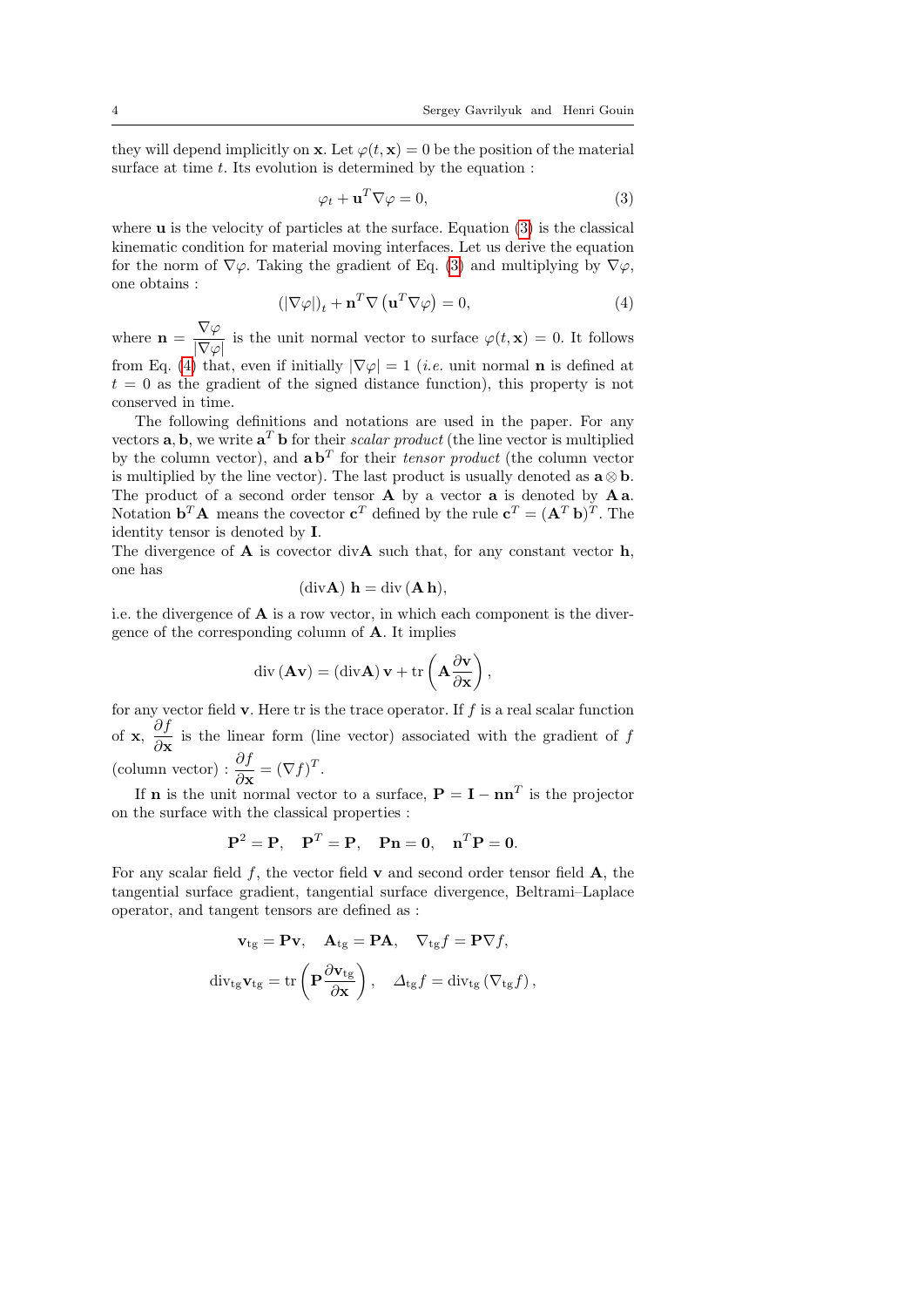and for any constant vector h,

$$
\operatorname{div}_{\operatorname{tg}}\left(\mathbf{A}_{\operatorname{tg}}\mathbf{h}\right) = \operatorname{div}_{\operatorname{tg}}\left(\mathbf{A}_{\operatorname{tg}}\right)\mathbf{h}.
$$

The following relations between surface operators and classical operators applied to tangential tensors in the sense of previous definitions are valid :

<span id="page-4-0"></span>
$$
\operatorname{div}_{\mathfrak{t}g} \mathbf{v}_{\mathfrak{t}g} = \operatorname{div} \mathbf{v}_{\mathfrak{t}g} + \mathbf{n}^T \left(\frac{\partial \mathbf{n}}{\partial \mathbf{x}}\right)^T \mathbf{v}_{\mathfrak{t}g},\tag{5}
$$

$$
\operatorname{div}_{\operatorname{tg}} \mathbf{v}_{\operatorname{tg}} = \mathbf{n}^T \operatorname{rot} \left( \mathbf{n} \times \mathbf{v}_{\operatorname{tg}} \right), \tag{6}
$$

$$
\operatorname{div}_{\mathfrak{t}g} \mathbf{A}_{\mathfrak{t}g} = \operatorname{div} \mathbf{A}_{\mathfrak{t}g} + \mathbf{n}^T \left( \frac{\partial \mathbf{n}}{\partial \mathbf{x}} \right)^T \mathbf{A}_{\mathfrak{t}g},\tag{7}
$$

$$
\operatorname{div}_{\operatorname{tg}}\left(f\mathbf{v}_{\operatorname{tg}}\right) = f \operatorname{div}_{\operatorname{tg}} \mathbf{v}_{\operatorname{tg}} + \left(\nabla_{\operatorname{tg}} f\right)^T \mathbf{v}_{\operatorname{tg}},\tag{8}
$$

$$
\operatorname{div}_{\operatorname{tg}}\left(f\mathbf{A}_{\operatorname{tg}}\right) = f \operatorname{div}_{\operatorname{tg}} \mathbf{A}_{\operatorname{tg}} + \left(\nabla_{\operatorname{tg}} f\right)^T \mathbf{A}_{\operatorname{tg}},\tag{9}
$$

where rot denotes the curl operator. The proof is straightforward. Indeed, since

$$
\frac{\partial (\mathbf{n}^T \mathbf{v}_{\text{tg}})}{\partial \mathbf{x}} = \mathbf{n}^T \left( \frac{\partial \mathbf{v}_{\text{tg}}}{\partial \mathbf{x}} \right) + \mathbf{v}_{\text{tg}}^T \left( \frac{\partial \mathbf{n}}{\partial \mathbf{x}} \right) = 0,
$$

one has

$$
\operatorname{div}_{\mathfrak{t}g} \mathbf{v}_{\mathfrak{t}g} = \operatorname{tr}\left(\mathbf{P}\frac{\partial \mathbf{v}_{\mathfrak{t}g}}{\partial \mathbf{x}}\right) = \operatorname{div}\mathbf{v}_{\mathfrak{t}g} - \mathbf{n}^T \left(\frac{\partial \mathbf{v}_{\mathfrak{t}g}}{\partial \mathbf{x}}\right) \mathbf{n} = \operatorname{div}\mathbf{v}_{\mathfrak{t}g} + \mathbf{n}^T \left(\frac{\partial \mathbf{n}}{\partial \mathbf{x}}\right)^T \mathbf{v}_{\mathfrak{t}g},
$$

which proves relation  $(5)$ . To prove relation  $(6)$ , one uses the following identity valid for any vector fields a and b :

$$
rot (\mathbf{a} \times \mathbf{b}) = \mathbf{a} \operatorname{div} \mathbf{b} - \mathbf{b} \operatorname{div} \mathbf{a} + \frac{\partial \mathbf{a}}{\partial \mathbf{x}} \mathbf{b} - \frac{\partial \mathbf{b}}{\partial \mathbf{x}} \mathbf{a}.
$$

We apply this identity to the vectors  $\mathbf{a} = \mathbf{n}$  and  $\mathbf{b} = \mathbf{v}_{tg}$ . Multiplying on left by  $\mathbf{n}^T$ , one obtains relation [\(6\)](#page-4-0). Relations [\(7\)](#page-4-0), [\(8\)](#page-4-0), [\(9\)](#page-4-0) are direct consequences of relation [\(5\)](#page-4-0).

#### 2 Curvature tensor

The unit normal vector being prolonged in the surface vicinity, we can directly obtain the expression of its derivative :

$$
\frac{\partial \mathbf{n}}{\partial \mathbf{x}} = \mathbf{P} \; \frac{\varphi^{''}}{|\nabla \varphi|},
$$

where  $\varphi''$  is the Hessian matrix of  $\varphi$  with respect to **x**. One obviously has

$$
\mathbf{n}^T \frac{\partial \mathbf{n}}{\partial \mathbf{x}} = \mathbf{0}.
$$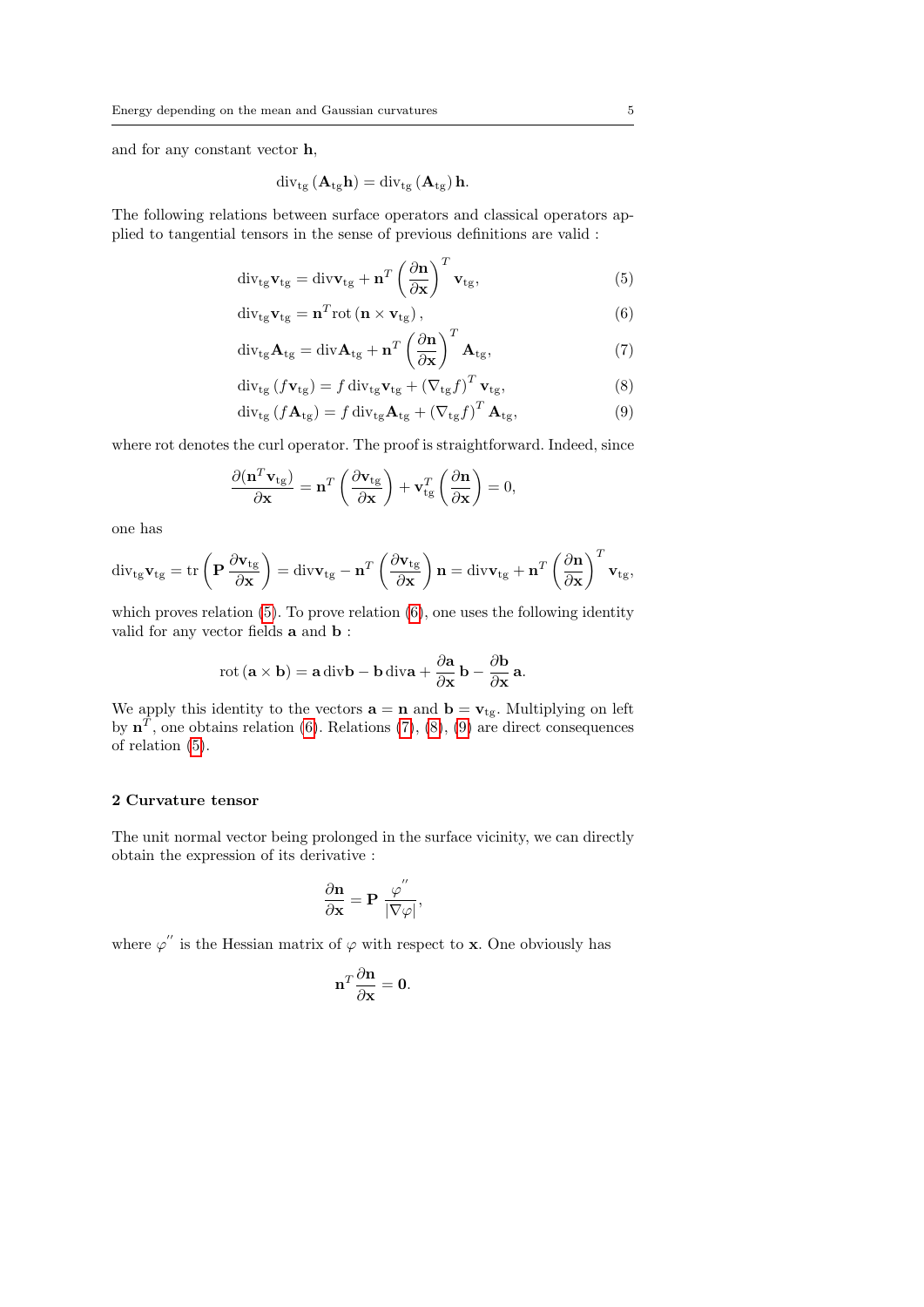.

However, since in dynamics n is not the gradient of the signed distance function, we cannot have the property :

<span id="page-5-0"></span>
$$
\frac{\partial \mathbf{n}}{\partial \mathbf{x}} \mathbf{n} = \mathbf{0}.\tag{10}
$$

The curvature tensor is defined as :

$$
\mathbf{R} = -\mathbf{P} \; \frac{\varphi^{''}}{|\nabla \varphi|} \, \mathbf{P} = -\frac{\partial \mathbf{n}}{\partial \mathbf{x}} \, \mathbf{P}.
$$

Hence, in dynamics

$$
\mathbf{R} \neq -\frac{\partial \mathbf{n}}{\partial \mathbf{x}}.
$$

Let us note that the derivation of the shape equation and boundary conditions in statics always uses property [\(10\)](#page-5-0) and the curvature tensor coming from the definition of the signed distance function. In dynamics, we cannot use these properties and new tools should be developed.

Tensor R is symmetric and has zero as an eigenvalue :

$$
\mathbf{R} = \mathbf{R}^T, \quad \mathbf{R}\mathbf{n} = \mathbf{0}.
$$

In the eigenbasis, tensor  $\bf{R}$  is diagonal :

$$
\mathbf{R} = \begin{pmatrix} c_1 & 0 & 0 \\ 0 & c_2 & 0 \\ 0 & 0 & 0 \end{pmatrix},
$$

where  $c_1, c_2$  are the principal curvatures. The two invariants of curvature tensor R are :

$$
H = c_1 + c_2, \quad K = c_1 c_2.
$$

Invariant  $H$  is the double mean curvature, and invariant  $K$  is the Gaussian curvature. They can also be expressed in the form :

$$
H = \text{tr}\,\mathbf{R} = -\text{tr}\left(\frac{\partial \mathbf{n}}{\partial \mathbf{x}}\right),
$$

$$
2K = (\text{tr}\,\mathbf{R})^2 - \text{tr}\left(\mathbf{R}^2\right) = \left[\text{tr}\left(\frac{\partial \mathbf{n}}{\partial \mathbf{x}}\right)\right]^2 - \text{tr}\left[\left(\frac{\partial \mathbf{n}}{\partial \mathbf{x}}\right)^2\right]
$$

<span id="page-5-1"></span>Lemma 1 The following identities are valid :

$$
\begin{aligned} \operatorname{div}_{\text{tg}} \mathbf{P} &= H \, \mathbf{n}^T, \\ \operatorname{div}_{\text{tg}} \mathbf{R} &= \nabla_{\text{tg}}^T H + \left( H^2 - 2 \, K \right) \mathbf{n}^T, \\ \mathbf{R}^2 &= H \, \mathbf{R} - K \, \mathbf{P}. \end{aligned}
$$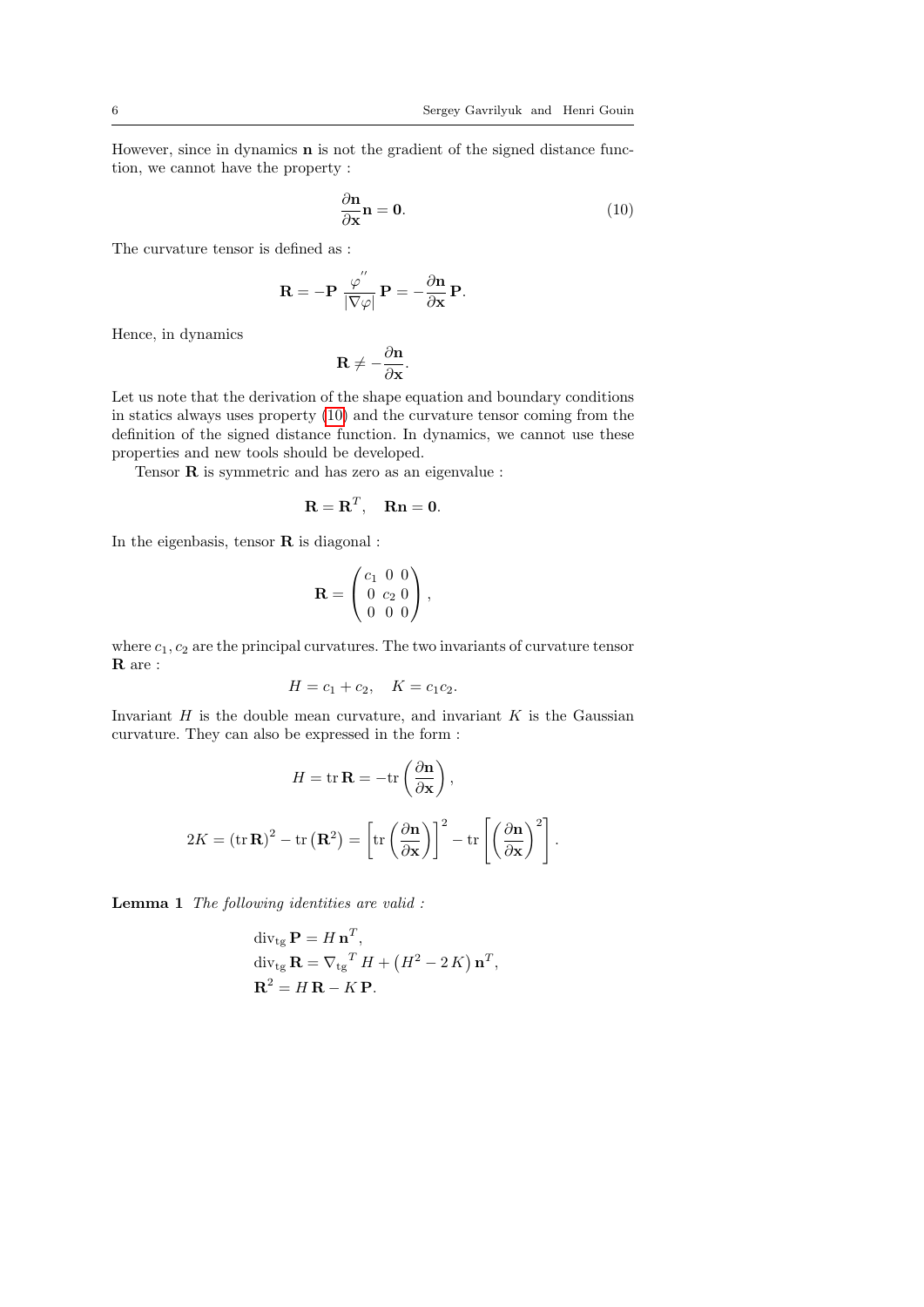*Proof* : First, let us remark that  $\mathbf{P} = \mathbf{P}_{tg}$ ,  $\mathbf{R} = \mathbf{R}_{tg}$ . One can apply Eq. [\(7\)](#page-4-0) to obtain :

$$
\begin{aligned} \operatorname{div}_{\mathfrak{t}_{\mathbf{g}}} \mathbf{P} &= -\operatorname{div} \left( \mathbf{n} \, \mathbf{n}^{T} \right) + \mathbf{n}^{T} \left( \frac{\partial \mathbf{n}}{\partial \mathbf{x}} \right)^{T} \mathbf{P} \\ &= -\left( \operatorname{div} \mathbf{n} \right) \mathbf{n}^{T} - \mathbf{n}^{T} \left( \frac{\partial \mathbf{n}}{\partial \mathbf{x}} \right)^{T} + \mathbf{n}^{T} \left( \frac{\partial \mathbf{n}}{\partial \mathbf{x}} \right)^{T} \left( \mathbf{I} - \mathbf{n} \, \mathbf{n}^{T} \right) \\ &= -\left( \operatorname{div} \mathbf{n} \right) \mathbf{n}^{T}, \end{aligned}
$$

which proves the first relation. The proof of the second relation is as follows :

$$
\begin{split}\n\text{div } \mathbf{R} &= -\text{div }\left(\frac{\partial \mathbf{n}}{\partial \mathbf{x}}\right) + \text{div }\left(\frac{\partial \mathbf{n}}{\partial \mathbf{x}} \mathbf{n} \mathbf{n}^T\right) \\
&= -\frac{\partial(\text{div } \mathbf{n})}{\partial \mathbf{x}} + \text{div }\left(\frac{\partial \mathbf{n}}{\partial \mathbf{x}} \mathbf{n}\right) \mathbf{n}^T + \mathbf{n}^T \left(\left(\frac{\partial \mathbf{n}}{\partial \mathbf{x}}\right)^2\right)^T \\
&= -\frac{\partial(\text{div } \mathbf{n})}{\partial \mathbf{x}} + \text{div }\left(\frac{\partial \mathbf{n}}{\partial \mathbf{x}}\right) \mathbf{n} \mathbf{n}^T + \text{tr }\left(\left(\frac{\partial \mathbf{n}}{\partial \mathbf{x}}\right)^2\right) \mathbf{n}^T + \mathbf{n}^T \left(\left(\frac{\partial \mathbf{n}}{\partial \mathbf{x}}\right)^2\right)^T \\
&= \frac{\partial H}{\partial \mathbf{x}} \mathbf{P} + \text{tr }\left(\left(\frac{\partial \mathbf{n}}{\partial \mathbf{x}}\right)^2\right) \mathbf{n}^T - \mathbf{n}^T \left(\frac{\partial \mathbf{n}}{\partial \mathbf{x}}\right)^T \mathbf{R}.\n\end{split}
$$

Consequently,

$$
\operatorname{div}_{\operatorname{tg}} \mathbf{R} = \frac{\partial H}{\partial \mathbf{x}} \mathbf{P} + \operatorname{tr} \left( \left( \frac{\partial \mathbf{n}}{\partial \mathbf{x}} \right)^2 \right) \mathbf{n}^T
$$

.

Using tr  $\left(\frac{\partial \mathbf{n}}{\partial n}\right)$ ∂x  $\langle \rangle^2$  $=$  tr  $(\mathbf{R}^2) = H^2 - 2K$ , we obtain the second relation of the lemma.

Now, the curvature tensor satisfies the Cayley-Hamilton theorem :

$$
\mathbf{R}^3 - H\,\mathbf{R}^2 + K\,\mathbf{R} = 0.
$$

The minimal polynomial is :

$$
\mathbf{R}^2 - H\,\mathbf{R} + K\,\mathbf{P} = 0,
$$

which proves the third relation.

## 3 Virtual motion

Let a one-parameter family of *virtual motions* 

$$
\mathbf{x} = \mathbf{\Phi}(t, \mathbf{X}, \lambda)
$$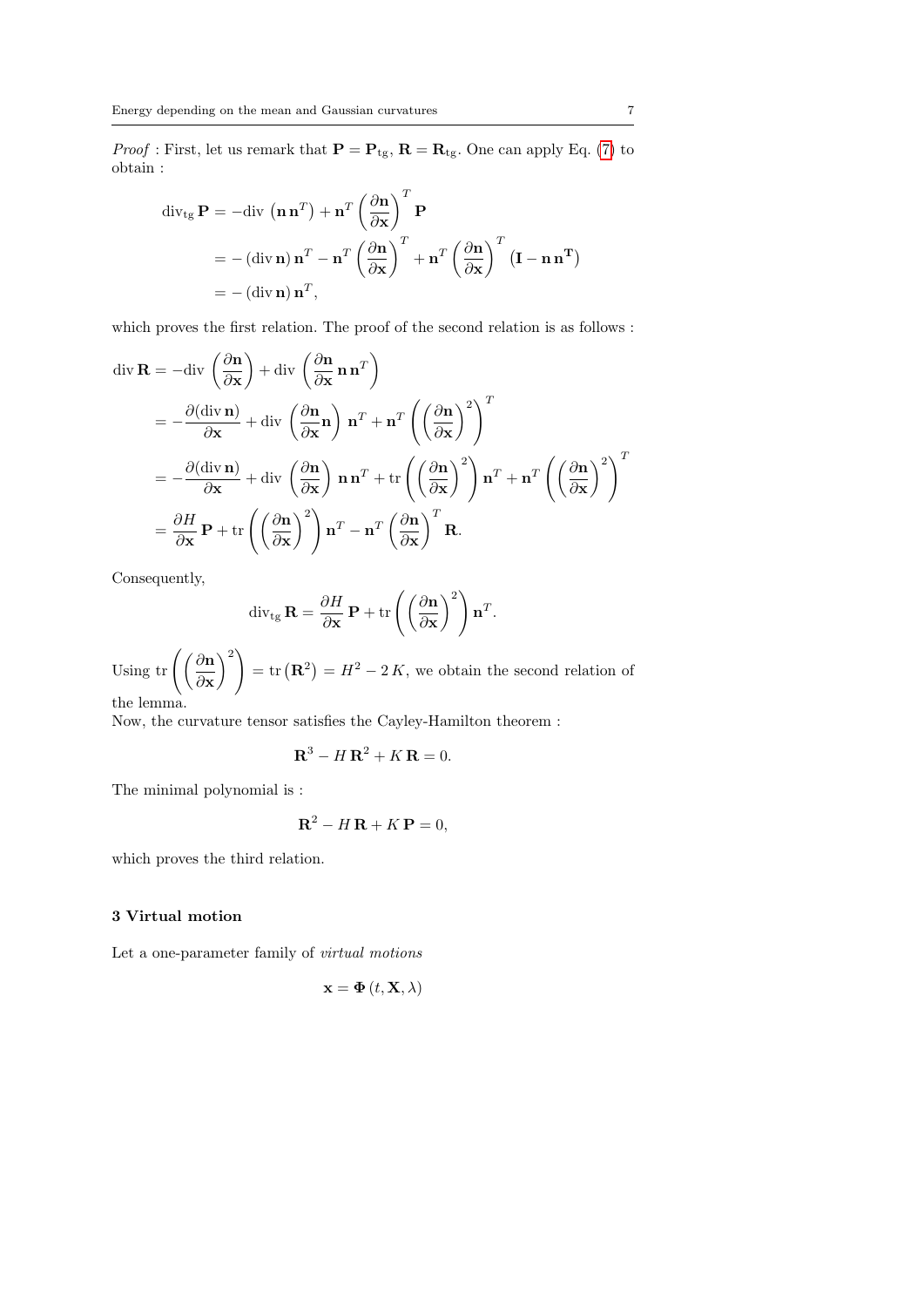with scalar  $\lambda \in O$ , where O is an open real interval containing zero and such that  $\Phi(t, \mathbf{X}, 0) = \phi(t, \mathbf{X})$  (the motion of the continuous medium is obtained for  $\lambda = 0$ ). The *virtual displacement* of particle **X** is defined as [\[9,](#page-24-8)22] :

$$
\delta \mathbf{x}(t, \mathbf{X}) = \frac{\partial \mathbf{\Phi}(t, \mathbf{X}, \lambda)}{\partial \lambda} |_{\lambda = 0}.
$$

In the following, symbol  $\delta$  means the derivative with respect to  $\lambda$  at fixed Lagrangian coordinates **X** and t, for  $\lambda = 0$ . We will also denote by  $\zeta(t, x)$  the virtual displacement expressed as a function of Eulerian coordinates :

$$
\boldsymbol{\zeta}(t,\mathbf{x}) = \boldsymbol{\zeta}(t,\boldsymbol{\phi}(t,\mathbf{X})) = \delta \mathbf{x}(t,\mathbf{X}).
$$

#### 4 Variational tools

We assume that  $D_t$  has a smooth boundary  $S_t$  with edge  $C_t$ . We respectively denote  $D_0$ ,  $S_0$  and  $C_0$  the images of  $D_t$ ,  $S_t$  and  $C_t$  in the reference space (of Lagrangian coordinates). The unit vector **n** and its image  $n_0$  are the oriented normal vectors to  $S_t$  and  $S_0$ ; the vector **t** is the oriented unit tangent vector to  $C_t$  and  $\mathbf{n}' = \mathbf{t} \times \mathbf{n}$  is the unit binormal vector (see Fig. 1).  $\mathbf{F} = \partial \phi(t, \mathbf{X})/\partial \mathbf{X} \equiv$  $\partial$ x/ $\partial$ X is the deformation gradient. For the sake of simplicity, we will use the same notations for quantities as  $\bf{F}$ , **n**, etc. both in Eulerian and Lagrangian coordinates.

<span id="page-7-1"></span>Lemma 2 We have the relations :

<span id="page-7-0"></span>
$$
\delta \det \mathbf{F} = \det \mathbf{F} \operatorname{div} \boldsymbol{\zeta} \,,\tag{11}
$$

$$
\delta \mathbf{n} = -\mathbf{P} \left( \frac{\partial \zeta}{\partial \mathbf{x}} \right)^T \mathbf{n},\tag{12}
$$

.

$$
\delta\left(\mathbf{F}^{-1}\mathbf{n}\right) = -\mathbf{F}^{-1}\frac{\partial\zeta}{\partial\mathbf{x}}\mathbf{n} + \mathbf{F}^{-1}\delta\mathbf{n},\qquad(13)
$$

$$
\delta \left( \frac{\partial \mathbf{n}}{\partial \mathbf{x}} \right) = \frac{\partial \delta \mathbf{n}}{\partial \mathbf{x}} - \frac{\partial \mathbf{n}}{\partial \mathbf{x}} \frac{\partial \zeta}{\partial \mathbf{x}}.
$$
 (14)

Proof of Rel. [\(11\)](#page-7-0):

The Jacobi formula for determinant is :

$$
\delta(\det \mathbf{F}) = \det \mathbf{F} \operatorname{tr} \left( \mathbf{F}^{-1} \delta \mathbf{F} \right)
$$

Also,

$$
\delta \mathbf{F} = \delta \left( \frac{\partial \mathbf{x}}{\partial \mathbf{X}} \right) = \frac{\partial \delta \mathbf{x}}{\partial \mathbf{X}}.
$$

Then

$$
\operatorname{tr}\left(\mathbf{F}^{-1}\delta\mathbf{F}\right) = \operatorname{tr}\left(\frac{\partial\mathbf{X}}{\partial\mathbf{x}}\frac{\partial\delta\mathbf{x}}{\partial\mathbf{X}}\right) = \operatorname{tr}\left(\frac{\partial\delta\mathbf{x}}{\partial\mathbf{X}}\frac{\partial\mathbf{X}}{\partial\mathbf{x}}\right) = \operatorname{tr}\left(\frac{\partial\zeta}{\partial\mathbf{x}}\right) = \operatorname{div}\zeta.
$$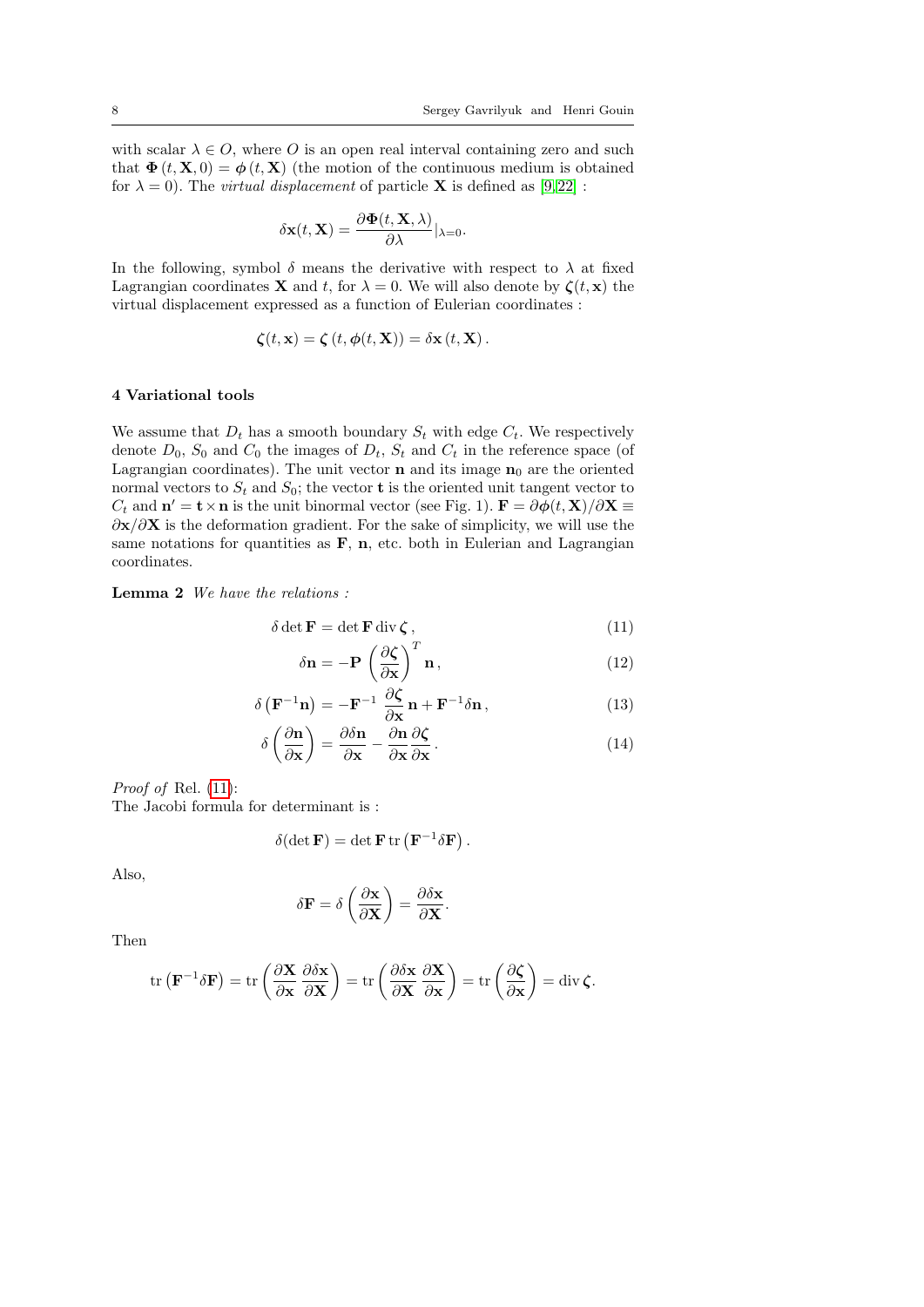#### Proof of Rel. [\(12\)](#page-7-0):

Surface  $\varphi(t, \mathbf{x}) = 0$  is a material surface. It can be represented in the Lagrangian coordinates as  $\varphi(t, \mathbf{x}) = \varphi_0(\mathbf{X})$  which implies that  $\delta \varphi = 0$ . Also,

$$
\delta \left( \frac{\partial \varphi}{\partial \mathbf{x}} \right) = \delta \left( \frac{\partial \varphi}{\partial \mathbf{X}} \mathbf{F}^{-1} \right) = \frac{\partial \delta \varphi}{\partial \mathbf{x}} - \frac{\partial \varphi}{\partial \mathbf{x}} \frac{\partial \zeta}{\partial \mathbf{x}} = -\frac{\partial \varphi}{\partial \mathbf{x}} \frac{\partial \zeta}{\partial \mathbf{x}}
$$

Here we used the following expression for the variation of  $\mathbf{F}^{-1}$  coming from the relation  $\mathbf{F}^{-1}\mathbf{F} = \mathbf{I}$ :

$$
\delta \mathbf{F}^{-1} = -\mathbf{F}^{-1} \frac{\partial \boldsymbol{\zeta}}{\partial \mathbf{x}}.
$$

One also has :

$$
\delta|\nabla\varphi| = \frac{(\nabla\varphi)^T \delta\nabla\varphi}{|\nabla\varphi|}.
$$

Finally, taking the variation of  $\mathbf{n} = \frac{\nabla \varphi}{\sqrt{n}}$  $\frac{\mathbf{v} \cdot \mathbf{v}}{|\nabla \varphi|}$ , one can obtain

$$
\delta \mathbf{n} = (\mathbf{n}^T \mathbf{n} - \mathbf{I}) \left( \frac{\partial \zeta}{\partial \mathbf{x}} \right)^T \mathbf{n} = -\mathbf{P} \left( \frac{\partial \zeta}{\partial \mathbf{x}} \right)^T \mathbf{n}.
$$

Proof of Rel. [\(13\)](#page-7-0):

$$
\delta\left(\mathbf{F}^{-1}\mathbf{n}\right) = \delta\left(\mathbf{F}^{-1}\right)\mathbf{n} + \mathbf{F}^{-1}\delta\mathbf{n} = -\mathbf{F}^{-1}\frac{\partial\mathbf{\zeta}}{\partial\mathbf{x}}\mathbf{n} + \mathbf{F}^{-1}\delta\mathbf{n}.
$$

Proof of Rel. [\(14\)](#page-7-0):

$$
\delta\left(\frac{\partial \mathbf{n}}{\partial \mathbf{x}}\right) = \delta\left(\frac{\partial \mathbf{n}}{\partial \mathbf{X}}\mathbf{F}^{-1}\right) = \frac{\partial \delta \mathbf{n}}{\partial \mathbf{X}}\mathbf{F}^{-1} + \frac{\partial \mathbf{n}}{\partial \mathbf{X}}\delta \mathbf{F}^{-1} = \frac{\partial \delta \mathbf{n}}{\partial \mathbf{x}} - \frac{\partial \mathbf{n}}{\partial \mathbf{x}}\frac{\partial \zeta}{\partial \mathbf{x}}.
$$

We denote by  $\sigma$  the energy per unit area of surface  $S_t$ . The variation of  $\sigma$  is  $\delta\sigma$ . This variation depends on the physical problem through the dependence of  $\sigma$ on geometrical and thermodynamical parameters. For now, we do not need to know this variation in explicit form, the variation will be given further. The next lemma gives the variation of the surface potential energy [\[12,](#page-24-0) [13\]](#page-24-7).

**Lemma 3** Let us consider a material surface  $S_t$  of boundary edge  $C_t$ . The variation of surface energy

<span id="page-8-1"></span>
$$
E = \iint_{S_t} \sigma \, ds
$$

is

$$
\delta E = \iint_{S_t} \left[ \delta \sigma - \left( \nabla_{tg}^T \sigma + \sigma H \mathbf{n}^T \right) \zeta \right] ds + \int_{C_t} \sigma \mathbf{n}'^T \zeta \, dl,
$$

where ds, dl are the surface and line measures, respectively<sup>[1](#page-8-0)</sup>.

.

<span id="page-8-0"></span><sup>&</sup>lt;sup>1</sup> It is interesting to remark that the combination  $\hat{\delta}\sigma = \delta\sigma - \left(\nabla_{tg}^T \sigma\right)\boldsymbol{\zeta}$  is the variation of  $\sigma$  at fixed Eulerian coordinates. Indeed, since the symbol  $\delta$  means the variation at fixed Lagrangian coordinates, and  $\hat{\delta}$  is the variation at fixed Eulerian coordinates, this formula is a natural general relation between two types of variations (cf. [\[8,](#page-24-9)[9\]](#page-24-8)).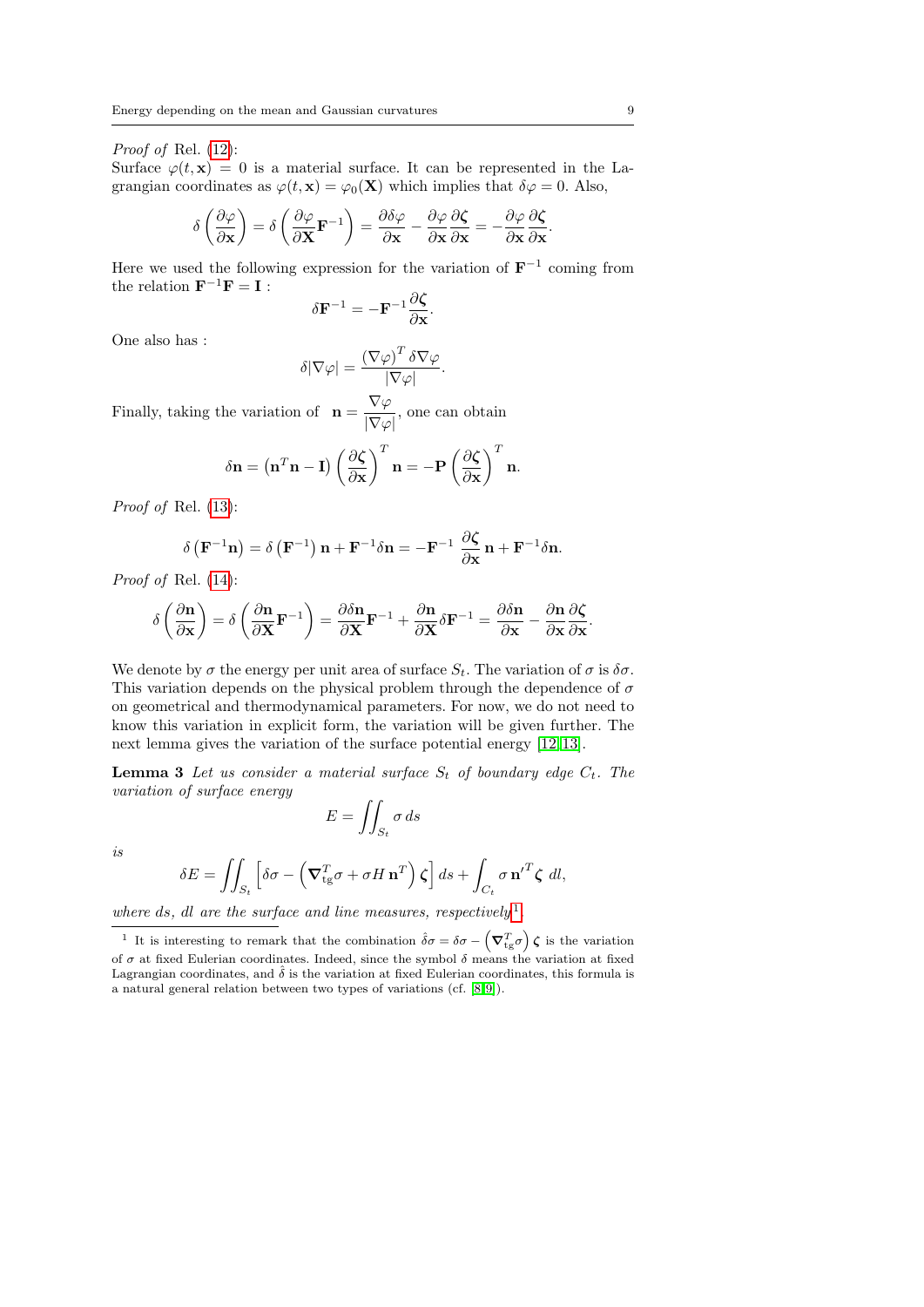Proof: We suppose that the unit normal vector field is locally extended in the vicinity of  $S_t$ . For any vector field **w** one has :

$$
\text{rot}(\mathbf{n} \times \mathbf{w}) = \mathbf{n} \operatorname{div} \mathbf{w} - \mathbf{w} \operatorname{div} \mathbf{n} + \frac{\partial \mathbf{n}}{\partial \mathbf{x}} \mathbf{w} - \frac{\partial \mathbf{w}}{\partial \mathbf{x}} \mathbf{n}.
$$

From relation  $\mathbf{n}^T \mathbf{n} = 1$ , we obtain  $\mathbf{n}^T \frac{\partial \mathbf{n}}{\partial \mathbf{n}}$  $\frac{\partial {\bf x}}{\partial {\bf x}} = 0$ . Using the definition of H,  $(H = -\text{div }\mathbf{n})$ , we deduce on  $S_t$ :

<span id="page-9-0"></span>
$$
\mathbf{n}^{T}\mathrm{rot}(\mathbf{n}\times\mathbf{w})=\mathrm{div}\,\mathbf{w}+H\,\mathbf{n}^{T}\mathbf{w}-\mathbf{n}^{T}\frac{\partial\mathbf{w}}{\partial\mathbf{x}}\,\mathbf{n}.\tag{15}
$$

The surface energy is given by :

$$
E = \iint_{S_t} \sigma \, |d_1 \mathbf{x} \wedge d_2 \mathbf{x}|,
$$

where  $d_i \mathbf{x} = \frac{\partial \mathbf{x}}{\partial x_i}$  $\frac{\partial S_i}{\partial s_i}$  (i = 1, 2) and  $s_i$  are curvilinear coordinates on  $S_t$ . This integral can also be written as :

$$
E = \iint_{S_t} \sigma \, \det(\mathbf{n}, d_1 \mathbf{x}, d_2 \mathbf{x}) = \iint_{S_0} \sigma \det(\mathbf{F} \mathbf{F}^{-1} \mathbf{n}, \mathbf{F} d_{10} \mathbf{X}, \mathbf{F} d_{20} \mathbf{X}).
$$

Here  $d_{i0}X = \frac{\partial X}{\partial x}$  $\frac{\partial}{\partial s_{i0}}$  and  $s_{i0}$  are the corresponding curvilinear coordinates on  $S_0$ . Finally,

$$
E = \iint_{S_0} \sigma \left( \det \mathbf{F} \right) \det \left( \mathbf{F}^{-1} \mathbf{n}, d_{10} \mathbf{X}, d_{20} \mathbf{X} \right) = \iint_{S_0} \sigma \det \left( \left( \det \mathbf{F} \right) \mathbf{F}^{-1} \mathbf{n}, d_{10} \mathbf{X}, d_{20} \mathbf{X} \right).
$$

Let us remark that (det **F**)  $\mathbf{F}^{-1}\mathbf{n}$  is the image of **n** and is not the normal vector to  $S_0$  because **F** is not an orthogonal transformation.

One has :

$$
\delta E = \iint_{S_0} \delta \sigma \, \det \mathbf{F} \, \det \left( \mathbf{F}^{-1} \mathbf{n}, d_{10} \mathbf{X}, d_{20} \mathbf{X} \right) + \iint_{S_0} \sigma \, \delta \big( \det \mathbf{F} \, \det \left( \mathbf{F}^{-1} \mathbf{n}, d_{10} \mathbf{X}, d_{20} \mathbf{X} \right) \big).
$$

Using Lemma [2,](#page-7-1) one gets :

$$
\iint_{S_0} \sigma \, \delta\big(\det \mathbf{F} \, \det (\mathbf{F}^{-1} \mathbf{n}, d_{10} \mathbf{X}, d_{20} \mathbf{X})\big) =
$$
\n
$$
\iint_{S_t} \sigma \, \operatorname{div} \zeta \, \det(\mathbf{n}, d_1 \mathbf{x}, d_2 \mathbf{x}) + \sigma \, \det (\delta \mathbf{n}, d_1 \mathbf{x}, d_2 \mathbf{x}) - \sigma \det \bigg(\frac{\partial \zeta}{\partial \mathbf{x}} \mathbf{n}, d_1 \mathbf{x}, d_2 \mathbf{x}\bigg)
$$
\n
$$
= \iint_{S_t} \left( \operatorname{div}(\sigma \, \zeta) - (\nabla^T \sigma) \, \zeta - \sigma \mathbf{n}^T \frac{\partial \zeta}{\partial \mathbf{x}} \mathbf{n} \right) ds.
$$

Relation [\(15\)](#page-9-0) yields

$$
\operatorname{div}(\sigma \boldsymbol{\zeta}) + \sigma H \mathbf{n}^T \boldsymbol{\zeta} - \mathbf{n}^T \frac{\partial(\sigma \boldsymbol{\zeta})}{\partial \mathbf{x}} \mathbf{n} = \mathbf{n}^T \operatorname{rot} (\sigma \mathbf{n} \times \boldsymbol{\zeta}).
$$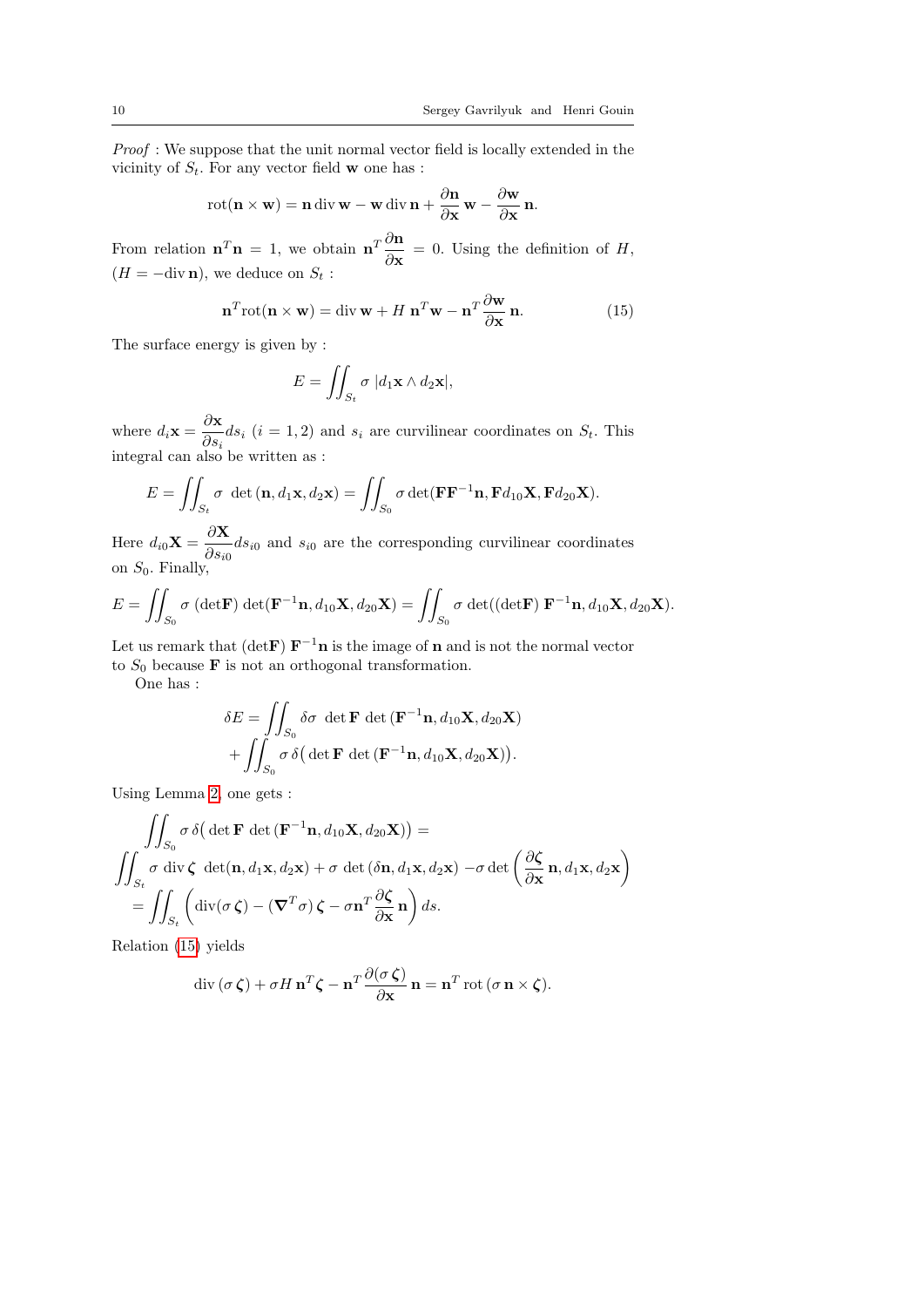It implies

<span id="page-10-2"></span>
$$
\iint_{S_0} \sigma \, \delta\big( \det \mathbf{F} \det \left( \mathbf{F}^{-1} \mathbf{n}, d_{10} \mathbf{X}, d_{20} \mathbf{X} \right) \big) =
$$
\n
$$
\iint_{S_t} -\left( \sigma H \mathbf{n}^T + \left( \mathbf{\nabla}^T \sigma \right) \mathbf{P} \right) \zeta \, ds + \iint_{S_t} \mathbf{n}^T \, \cot \big( \sigma \mathbf{n} \times \zeta \big) \, ds.
$$

Since  $\mathbf{P} \nabla \sigma \equiv \nabla_{\mathbf{t}g} \sigma$ , one has

$$
\iint_{S_t} \mathbf{n}^T \operatorname{rot}(\sigma \mathbf{n} \times \boldsymbol{\zeta}) ds = \int_{C_t} \det(\mathbf{t}, \sigma \mathbf{n}, \boldsymbol{\zeta}) dl = \int_{C_t} \sigma \mathbf{n}'^T \boldsymbol{\zeta} dl,
$$

and we obtain Lemma [3.](#page-8-1)

<span id="page-10-4"></span>**Lemma 4** Let  $\sigma$  be a function of curvature tensor **R**, or equivalently, a function of H and K. Then,

$$
\frac{\partial \sigma}{\partial \mathbf{R}} = a \mathbf{I} + b \mathbf{R} \quad \text{with} \quad a = \frac{\partial \sigma}{\partial H} + H \frac{\partial \sigma}{\partial K} \quad \text{and} \quad b = -\frac{\partial \sigma}{\partial K}, \tag{16}
$$

where for the sake of simplicity, we indifferently write  $\sigma(\mathbf{R})$  or  $\sigma(H, K)$ . In particular, this implies :

<span id="page-10-0"></span>
$$
\mathbf{n}^T \frac{\partial \sigma}{\partial \mathbf{R}} \frac{\partial \mathbf{n}}{\partial \mathbf{x}} = \mathbf{0}.
$$
 (17)

*Proof*: Since  $H = \text{tr } \mathbf{R}$ ,  $2K = (\text{tr } \mathbf{R})^2 - \text{tr } (\mathbf{R}^2)$ , and

$$
\frac{\partial \text{tr}\left(\mathbf{R}^{k}\right)}{\partial \mathbf{R}} = k \ \mathbf{R}^{k-1},
$$

one gets

$$
\frac{\partial \sigma}{\partial \mathbf{R}} = \left( \frac{\partial \sigma}{\partial H} + H \frac{\partial \sigma}{\partial K} \right) \mathbf{I} - \frac{\partial \sigma}{\partial K} \mathbf{R}.
$$

Since

<span id="page-10-3"></span>
$$
\mathbf{R} = -\frac{\partial \mathbf{n}}{\partial \mathbf{x}} \mathbf{P} \quad \text{and} \quad \frac{\partial \sigma}{\partial \mathbf{R}} = a \mathbf{I} + b \mathbf{R}, \tag{18}
$$

we obtain

$$
\mathbf{n}^T \frac{\partial \sigma}{\partial \mathbf{R}} \frac{\partial \mathbf{n}}{\partial \mathbf{x}} = a \mathbf{n}^T \frac{\partial \mathbf{n}}{\partial \mathbf{x}} - b \mathbf{n}^T \left(\frac{\partial \mathbf{n}}{\partial \mathbf{x}}\right)^2 = \mathbf{0}.
$$

## 5 Variation of  $\sigma$

<span id="page-10-1"></span>This is a key part of the paper. The variation of the surface energy per unit area is obtained in the general case  $\sigma = \sigma(H, K)$ . The membrane is determined by a surface  $S_t$  having a closed contact line  $C_t$  on a rigid surface  $\mathcal{S} = S_1 \cup S_2$ (see Fig. [1\)](#page-13-0). The dependence on other parameters such as concentrations of surfactants on the membranes can further be taken into account as in [\[12,](#page-24-0)23].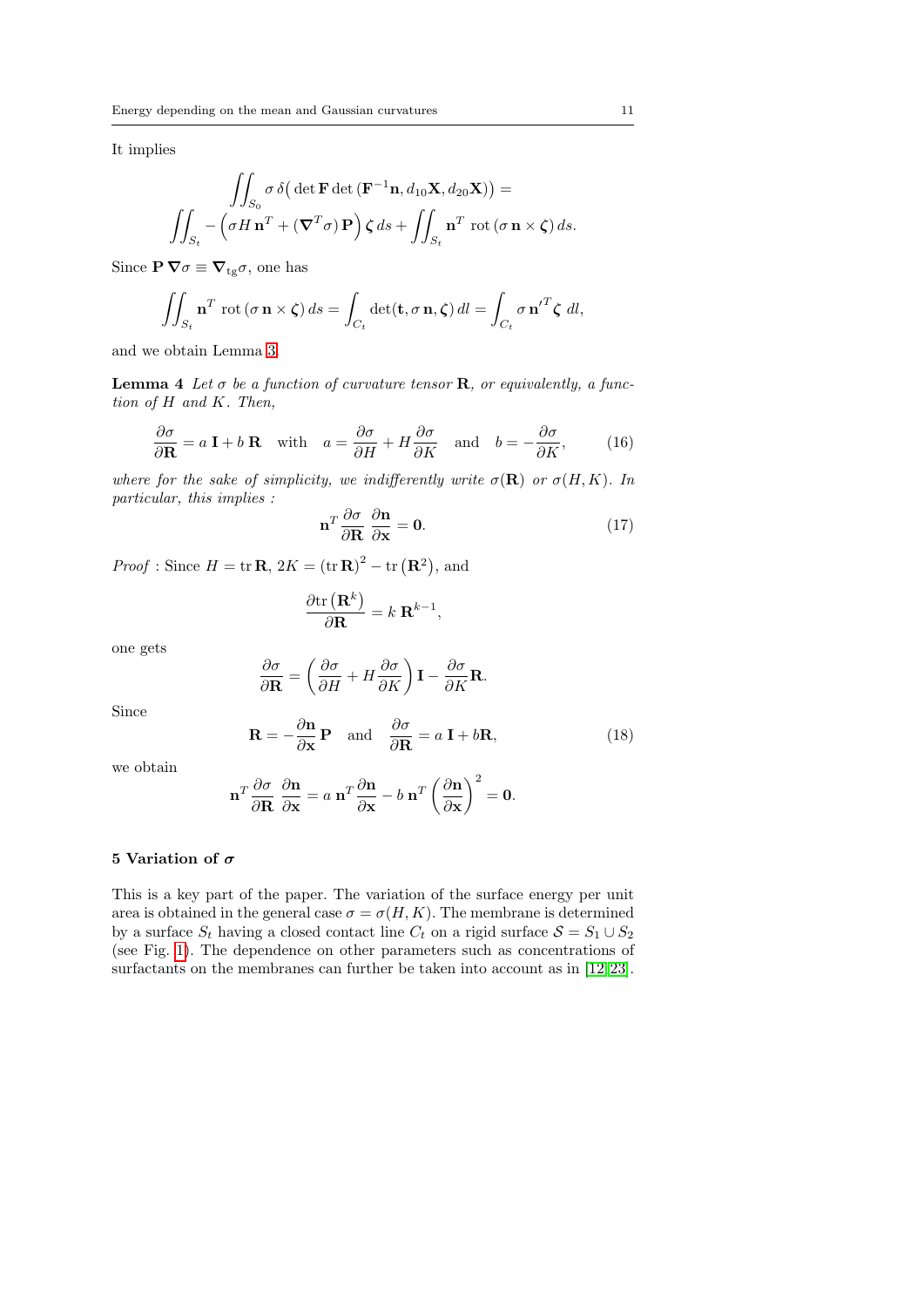**Lemma 5** The variation of surface energy  $\sigma(\mathbf{R})$  is given by the relation :

<span id="page-11-0"></span>
$$
\delta\sigma = -\mathrm{div}_{\mathrm{tg}}\left(\frac{\partial\sigma}{\partial\mathbf{R}}\mathbf{R}\,\boldsymbol{\zeta} + \mathbf{P}\frac{\partial\sigma}{\partial\mathbf{R}}\,\delta\mathbf{n}\right) + \mathrm{div}_{\mathrm{tg}}\left(\frac{\partial\sigma}{\partial\mathbf{R}}\mathbf{R}\right)\boldsymbol{\zeta} + \mathrm{div}_{\mathrm{tg}}\left(\mathbf{P}\frac{\partial\sigma}{\partial\mathbf{R}}\right)\delta\mathbf{n}.\tag{19}
$$

Proof : Using Lemma [2,](#page-7-1) we have :

$$
\delta \mathbf{R} = -\delta \left( \frac{\partial \mathbf{n}}{\partial \mathbf{x}} \mathbf{P} \right) = -\left( \frac{\partial \delta \mathbf{n}}{\partial \mathbf{x}} - \frac{\partial \mathbf{n}}{\partial \mathbf{x}} \frac{\partial \zeta}{\partial \mathbf{x}} \right) \mathbf{P} + \frac{\partial \mathbf{n}}{\partial \mathbf{x}} \delta \left( \mathbf{n} \mathbf{n}^T \right).
$$

By taking account of Eq. [\(12\)](#page-7-0) and  $\delta(\mathbf{n}\mathbf{n}^T) = \delta \mathbf{n}\mathbf{n}^T + \mathbf{n}\delta \mathbf{n}^T$ , we get :

$$
\delta \mathbf{R} = -\frac{\partial \delta \mathbf{n}}{\partial \mathbf{x}} \mathbf{P} + \frac{\partial \mathbf{n}}{\partial \mathbf{x}} \frac{\partial \zeta}{\partial \mathbf{x}} \mathbf{P} - \frac{\partial \mathbf{n}}{\partial \mathbf{x}} \mathbf{P} \left( \frac{\partial \zeta}{\partial \mathbf{x}} \right)^T \mathbf{n} \mathbf{n}^T - \frac{\partial \mathbf{n}}{\partial \mathbf{x}} \mathbf{n} \mathbf{n}^T \frac{\partial \zeta}{\partial \mathbf{x}} \mathbf{P}.
$$

We deduce :

$$
\delta \sigma = \text{tr}\left(\frac{\partial \sigma}{\partial \mathbf{R}} \delta \mathbf{R}\right)
$$
  
= 
$$
\text{tr}\left[\frac{\partial \sigma}{\partial \mathbf{R}}\left(-\frac{\partial \delta \mathbf{n}}{\partial \mathbf{x}}\mathbf{P} + \frac{\partial \mathbf{n}}{\partial \mathbf{x}}\frac{\partial \zeta}{\partial \mathbf{x}}\mathbf{P} - \frac{\partial \mathbf{n}}{\partial \mathbf{x}}\mathbf{P}\left(\frac{\partial \zeta}{\partial \mathbf{x}}\right)^T \mathbf{n} \mathbf{n}^T - \frac{\partial \mathbf{n}}{\partial \mathbf{x}}\mathbf{n} \mathbf{n}^T \frac{\partial \zeta}{\partial \mathbf{x}}\mathbf{P}\right]\right].
$$

From Eq. [\(17\)](#page-10-0), we get  $\mathbf{nn}^T \frac{\partial \sigma}{\partial \mathbf{R}}$ ∂n ∂x ∂ζ  $\frac{\partial \zeta}{\partial \mathbf{x}} = 0$  and  $\mathbf{n} \mathbf{n}^T \frac{\partial \sigma}{\partial \mathbf{R}}$ ∂n  $\frac{\partial \mathbf{n}}{\partial \mathbf{x}} \mathbf{n} \mathbf{n}^T \frac{\partial \boldsymbol{\zeta}}{\partial \mathbf{x}} = 0.$ Consequently,  $\frac{\partial \sigma}{\partial \mathbf{R}}$ ∂n  $\frac{\partial \mathbf{n}}{\partial \mathbf{x}} \mathbf{P} \frac{\partial \boldsymbol{\zeta}}{\partial \mathbf{x}}$  $\frac{\partial \zeta}{\partial \mathbf{x}} = -\frac{\partial \sigma}{\partial \mathbf{R}}$  $\frac{\partial \sigma}{\partial \mathbf{R}} \mathbf{R} \frac{\partial \zeta}{\partial \mathbf{x}}$  $\frac{\partial \mathbf{S}}{\partial \mathbf{x}},$  which implies :

$$
\delta \sigma = -\text{tr}\left[\mathbf{P}\frac{\partial \sigma}{\partial \mathbf{R}}\frac{\partial \delta \mathbf{n}}{\partial \mathbf{x}} + \frac{\partial \sigma}{\partial \mathbf{R}}\mathbf{R}\frac{\partial \zeta}{\partial \mathbf{x}}\right]
$$
  
=  $-\text{div}\left(\mathbf{P}\frac{\partial \sigma}{\partial \mathbf{R}}\delta \mathbf{n}\right) + \text{div}\left(\mathbf{P}\frac{\partial \sigma}{\partial \mathbf{R}}\right)\delta \mathbf{n} - \text{div}\left(\frac{\partial \sigma}{\partial \mathbf{R}}\mathbf{R}\zeta\right) + \text{div}\left(\frac{\partial \sigma}{\partial \mathbf{R}}\mathbf{R}\right)\zeta.$ 

By taking account of Eq. [\(5\)](#page-4-0), we get :

$$
\delta\sigma=-{\rm div}_{\rm tg}\left(\mathbf{P}\frac{\partial\sigma}{\partial\mathbf{R}}\delta\mathbf{n}\right)+{\rm div}_{\rm tg}\left(\mathbf{P}\frac{\partial\sigma}{\partial\mathbf{R}}\right)\delta\mathbf{n}-{\rm div}_{\rm tg}\left(\frac{\partial\sigma}{\partial\mathbf{R}}\mathbf{R}\boldsymbol{\zeta}\right)+{\rm div}_{\rm tg}\left(\frac{\partial\sigma}{\partial\mathbf{R}}\mathbf{R}\right)\boldsymbol{\zeta},
$$

and relation [\(19\)](#page-11-0) is proven.

Now, we have to study term div<sub>tg</sub>  $\left(\mathbf{P}\frac{\partial \sigma}{\partial \mathbf{D}}\right)$ ∂R  $\big)$ δn.

# Lemma 6

<span id="page-11-1"></span>
$$
\begin{split} \operatorname{div}_{\rm tg} \left( \mathbf{P} \, \frac{\partial \sigma}{\partial \mathbf{R}} \right) & \delta \mathbf{n} = -\operatorname{div}_{\rm tg} \left[ \mathbf{P} \operatorname{div}_{\rm tg}{}^T \left( \mathbf{P} \, \frac{\partial \sigma}{\partial \mathbf{R}} \right) \mathbf{n}^T \zeta \right] \\ & + \operatorname{div}_{\rm tg} \left[ \mathbf{P} \operatorname{div}_{\rm tg}{}^T \left( \mathbf{P} \, \frac{\partial \sigma}{\partial \mathbf{R}} \right) \right] \mathbf{n}^T \zeta - \operatorname{div}_{\rm tg} \left( \mathbf{P} \, \frac{\partial \sigma}{\partial \mathbf{R}} \right) \mathbf{R} \zeta. \end{split}
$$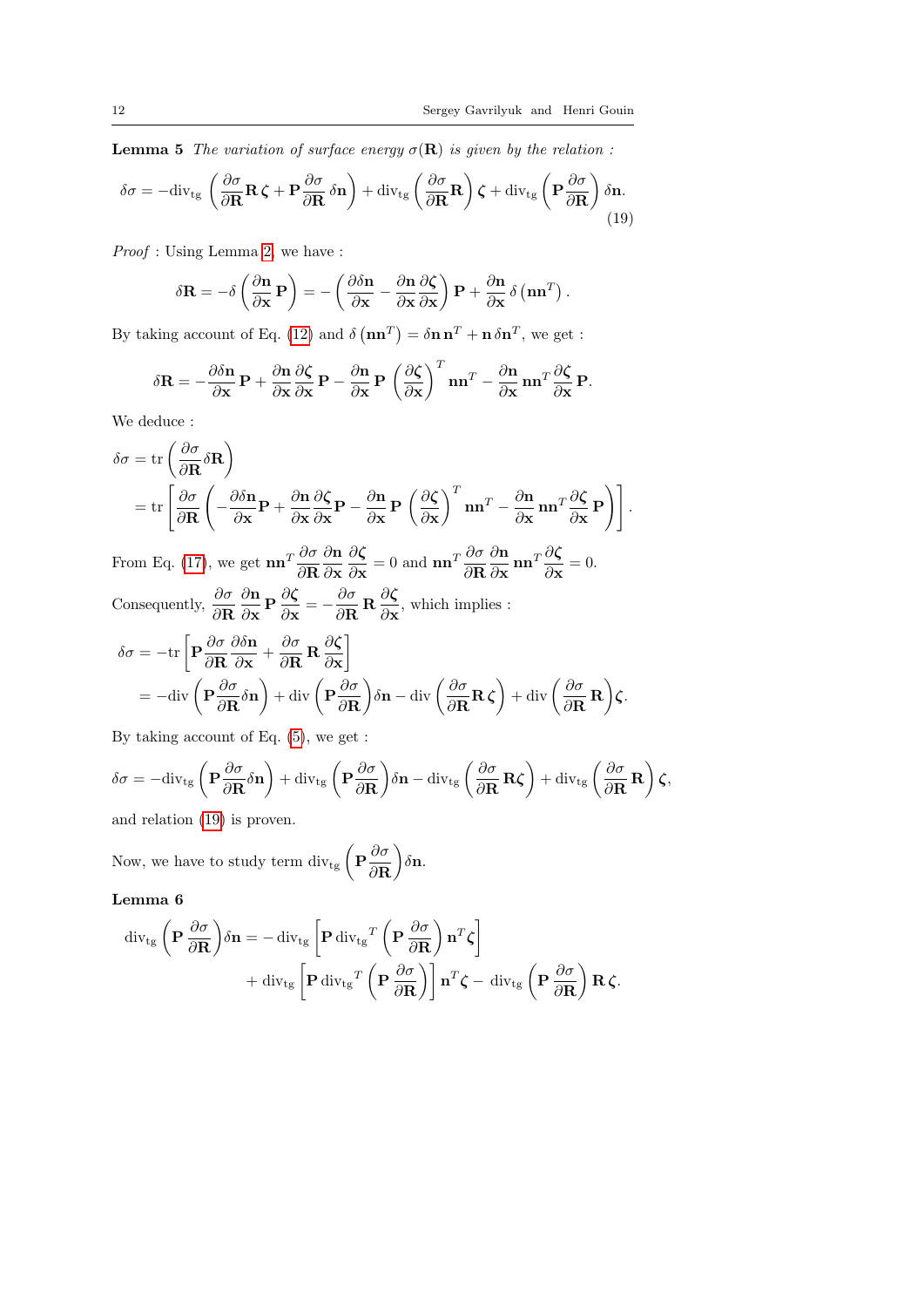Proof : Using relation [\(12\)](#page-7-0), one obtains :

$$
\begin{split}\n\operatorname{div}_{\text{tg}}\left(\mathbf{P}\frac{\partial\sigma}{\partial\mathbf{R}}\right)\delta\mathbf{n} &= -\operatorname{div}_{\text{tg}}\left(\mathbf{P}\frac{\partial\sigma}{\partial\mathbf{R}}\right)\mathbf{P}\left(\frac{\partial\zeta}{\partial\mathbf{x}}\right)^{T}\mathbf{n} \\
&= -\operatorname{div}_{\text{tg}}\left(\mathbf{P}\frac{\partial\sigma}{\partial\mathbf{R}}\right)\mathbf{P}\left[\left(\frac{\partial\left(\mathbf{n}^{T}\zeta\right)}{\partial\mathbf{x}}\right)^{T} - \left(\frac{\partial\mathbf{n}}{\partial\mathbf{x}}\right)^{T}\zeta\right] \\
&= -\operatorname{div}_{\text{tg}}\left(\mathbf{P}\frac{\partial\sigma}{\partial\mathbf{R}}\right)\nabla_{\text{tg}}\left(\mathbf{n}^{T}\zeta\right) - \operatorname{div}_{\text{tg}}\left(\mathbf{P}\frac{\partial\sigma}{\partial\mathbf{R}}\right)\mathbf{R}\zeta \\
&= \operatorname{div}_{\text{tg}}\left[\mathbf{P}\operatorname{div}_{\text{tg}}^{T}\left(\mathbf{P}\frac{\partial\sigma}{\partial\mathbf{R}}\right)\right]\mathbf{n}^{T}\zeta - \operatorname{div}_{\text{tg}}\left(\mathbf{P}\frac{\partial\sigma}{\partial\mathbf{R}}\right)\mathbf{R}\zeta \\
&- \operatorname{div}_{\text{tg}}\left[\mathbf{P}\operatorname{div}_{\text{tg}}^{T}\left(\mathbf{P}\frac{\partial\sigma}{\partial\mathbf{R}}\right)\mathbf{n}^{T}\zeta\right].\n\end{split}
$$

<span id="page-12-0"></span>Now, from Lemma [3](#page-8-1) and formula [\(19\)](#page-11-0), we obtain the following fundamental lemma.

**Lemma 7** The variation of surface energy  $E = \int$  $S_t$  $\sigma ds$ , where  $S_t$  has an oriented boundary line  $C_t$  with tangent unit vector **t** and binormal unit vector  $\mathbf{n}' = \mathbf{t} \times \mathbf{n}$ , is given by the relation:

$$
\delta E = \iint_{S_t} \left[ \text{div}_{\text{tg}} \left( \frac{\partial \sigma}{\partial \mathbf{R}} \mathbf{R} \right) - \text{div}_{\text{tg}} \left( \mathbf{P} \frac{\partial \sigma}{\partial \mathbf{R}} \right) \mathbf{R} + \text{div}_{\text{tg}} \left( \mathbf{P} \text{div}_{\text{tg}}^T \left( \mathbf{P} \frac{\partial \sigma}{\partial \mathbf{R}} \right) \right) \mathbf{n}^T - \sigma \, H \, \mathbf{n}^T - \nabla_{\text{tg}}^T \sigma \right] \zeta \, ds
$$

$$
+ \int_{C_t} \mathbf{n}'^T \left\{ \left[ \sigma \mathbf{I} - \frac{\partial \sigma}{\partial \mathbf{R}} \mathbf{R} - \text{div}_{\text{tg}}^T \left( \mathbf{P} \frac{\partial \sigma}{\partial \mathbf{R}} \right) \mathbf{n}^T \right] \zeta + \frac{\partial \sigma}{\partial \mathbf{R}} \mathbf{P} \left( \frac{\partial \zeta}{\partial \mathbf{x}} \right)^T \mathbf{n} \right\} dl.
$$

Proof : By taking account of Lemma [5](#page-10-1) and Lemma [6,](#page-11-1) we get

$$
\delta \sigma = -\text{div}_{\text{tg}} \left[ \frac{\partial \sigma}{\partial \mathbf{R}} \mathbf{R} \zeta + \mathbf{P} \frac{\partial \sigma}{\partial \mathbf{R}} \delta \mathbf{n} + \mathbf{P} \text{div}_{\text{tg}}^T \left( \mathbf{P} \frac{\partial \sigma}{\partial \mathbf{R}} \right) \mathbf{n}^T \zeta \right] + \left[ \text{div}_{\text{tg}} \left( \frac{\partial \sigma}{\partial \mathbf{R}} \mathbf{R} \right) - \text{div}_{\text{tg}} \left( \mathbf{P} \frac{\partial \sigma}{\partial \mathbf{R}} \right) \mathbf{R} + \text{div}_{\text{tg}} \left( \mathbf{P} \text{div}_{\text{tg}}^T \left( \mathbf{P} \frac{\partial \sigma}{\partial \mathbf{R}} \right) \right) \mathbf{n}^T \right] \zeta.
$$

By using Eq. [\(6\)](#page-4-0) and Lemma [3](#page-8-1) associated with the Stokes formula, and property  $\mathbf{n}'^T \mathbf{P} = \mathbf{n}'^T$ , we obtain :

$$
\delta E = \iint_{S_t} \left[ \text{div}_{\text{tg}} \left( \frac{\partial \sigma}{\partial \mathbf{R}} \mathbf{R} \right) - \text{div}_{\text{tg}} \left( \mathbf{P} \frac{\partial \sigma}{\partial \mathbf{R}} \right) \mathbf{R} + \text{div}_{\text{tg}} \left( \mathbf{P} \text{div}_{\text{tg}}^T \left( \mathbf{P} \frac{\partial \sigma}{\partial \mathbf{R}} \right) \right) \mathbf{n}^T - \sigma H \mathbf{n}^T - \nabla_{\text{tg}}^T \sigma \right] \zeta \, ds
$$

$$
+ \int_{C_t} \mathbf{n}^{\prime T} \left\{ \left[ \sigma \mathbf{I} - \frac{\partial \sigma}{\partial \mathbf{R}} \mathbf{R} - \text{div}_{\text{tg}}^T \left( \mathbf{P} \frac{\partial \sigma}{\partial \mathbf{R}} \right) \mathbf{n}^T \right] \zeta - \frac{\partial \sigma}{\partial \mathbf{R}} \delta \mathbf{n} \right\} dl.
$$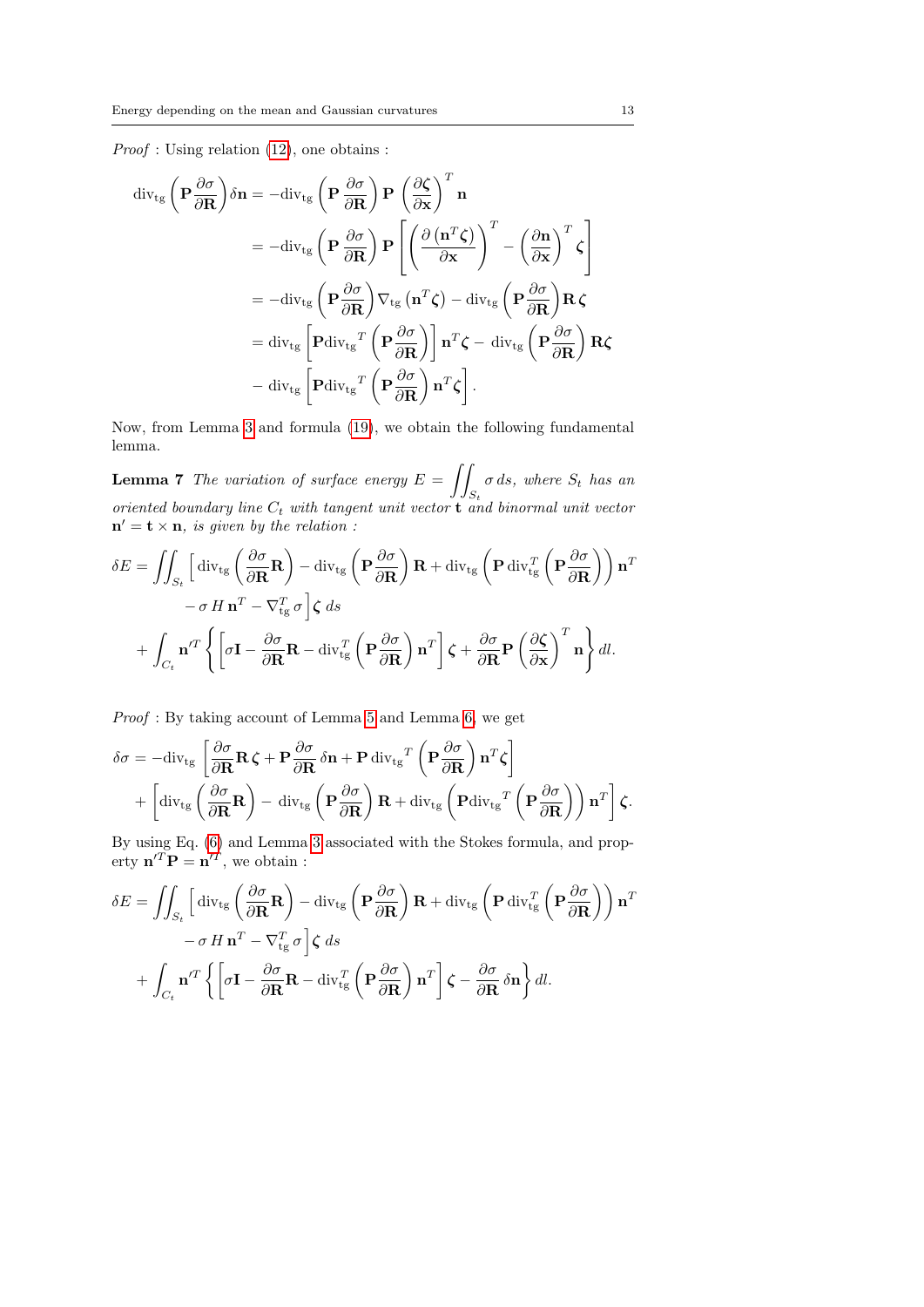From Lemma [2](#page-7-1) we deduce :

$$
-\mathbf{n}^{\prime T} \frac{\partial \sigma}{\partial \mathbf{R}} \, \delta \mathbf{n} = \mathbf{n}^{\prime T} \frac{\partial \sigma}{\partial \mathbf{R}} \mathbf{P} \left( \frac{\partial \zeta}{\partial \mathbf{x}} \right)^T \mathbf{n},
$$

which proves Lemma [7.](#page-12-0)

# 6 Equations of motion and shape equation

The vesicle occupies domain  $D_t$  with a free boundary  $S_t$  which is the membrane surface, and  $S_1$  which belongs to the rigid surface  $S = S_1 \cup S_2$ .  $S_1$  denotes the footprint of  $D_t$  on  $S$ , and  $C_t$  is the closed edge (contact line) between  $S_1$  and  $S_2$  (see Fig. 1).

We denote  $n_1$  the external unit normal to  $S_1$  along contact line  $C_t$ . Then denoting  $t_1 = -t$ , one has :

$$
\mathbf{n}'_1 = \mathbf{t}_1 \times \mathbf{n}_1 = \mathbf{n}_1 \times \mathbf{t}.
$$

The surface energy of membrane  $S_t$  is denoted  $\sigma$ . Solid surfaces  $S_1$  and  $S_2$ have constant surface energies denoted  $\sigma_1$  and  $\sigma_2$ . The geometrical notations are shown in Fig. 1.



<span id="page-13-0"></span>Fig. 1 A drop lies on solid surface  $S = S_1 \cup S_2$ ;  $S_t$  is a free surface; n<sub>1</sub> and n are the external unit normal vectors to  $S_1$  and  $S_t$ , respectively. Contact line  $C_t$  separates  $S_1$  and  $S_2$ , **t** is the unit tangent vector to  $C_t$  on S. Vectors  $n'_1 = n_1 \times \mathbf{t}$  and  $n' = \mathbf{t} \times n$  are the binormals to  $C_t$  relatively to S and  $S_t$  at point A of  $C_t$ , respectively.

One can formulate the virtual work principle in the form [\[10,](#page-24-10) [11\]](#page-24-11):

$$
\delta \mathcal{A}_e + \delta \mathcal{A}_i - \delta \mathcal{E} = 0,
$$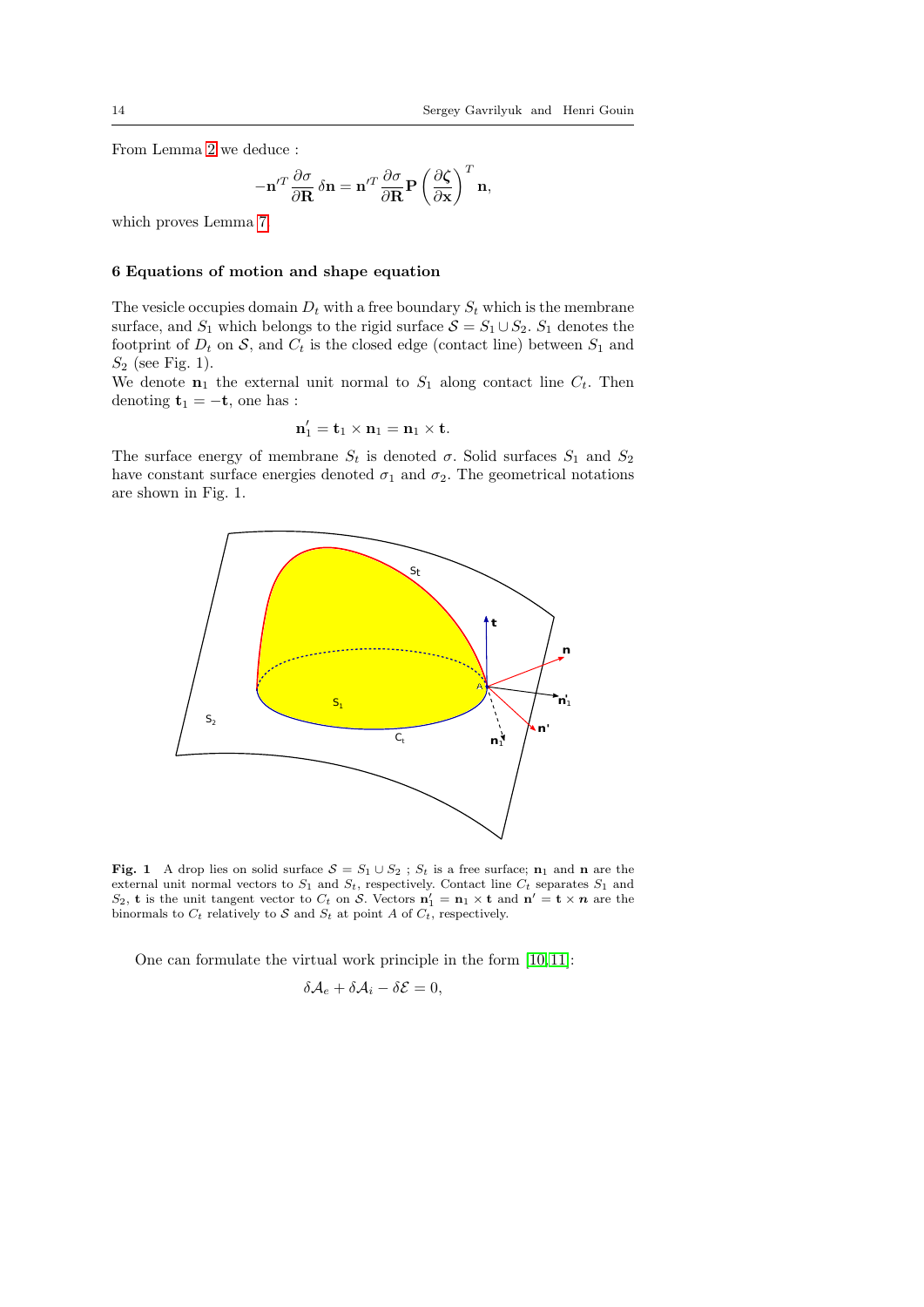where  $\delta A_e$  is the virtual work of external forces,  $\delta A_i$  is the virtual work of inertial forces, and  $\delta \mathcal{E}$  is the variation of the total energy. The energy  $\mathcal{E}$  is taken in the form :

$$
\mathcal{E} = \iiint_{D_t} \rho \,\varepsilon \, dv + \iint_{S_t} \sigma \, ds + \iint_{S_1} \sigma_1 \, ds,
$$

where specific internal energy  $\varepsilon$  is a function of density  $\rho$ . As we mentioned before, one can also include in this dependence several scalar quantities which are transported by the flow (specific entropy, mass fractions of surfactants, etc.). From Lemma [2,](#page-7-1) Eq. [\(11\)](#page-7-0) and the mass conservation law :

$$
\rho \det \mathbf{F} = \rho_0(\mathbf{X}),
$$

we obtain the variation of the specific energy and density at fixed Lagrangian coordinates in the form :

$$
\delta \varepsilon = \frac{p}{\rho^2} \, \delta \rho \quad \text{with} \quad \delta \rho = -\rho \, \text{div} \zeta,
$$

where  $p$  is the thermodynamical pressure. Consequently, the variation of the first term is  $[4, 9, 22]$  $[4, 9, 22]$  $[4, 9, 22]$ :

$$
\delta \iiint_{D_t} \rho \varepsilon dv = \delta \iiint_{D_0} \rho_0 \varepsilon dv_0 = \iiint_{D_0} \rho_0 \delta \varepsilon dv_0
$$

$$
= \iiint_{D_t} \rho \delta \varepsilon dv = - \iiint_{D_t} p \operatorname{div} \zeta dv.
$$

The variation of the surface energy is given in Lemma [3.](#page-8-1) The third term is the surface energy of  $S_1$  with energy  $\sigma_1$  per unit surface. The virtual work of the external forces is given in the form :

$$
\delta \mathcal{A}_e = \iiint_{D_t} \rho \mathbf{f}^T \zeta dv + \iint_{S_t} \mathbf{T}^T \zeta ds + \int_{C_t} \sigma_2 \mathbf{n}'_1^T \zeta ds,
$$

where  $\rho$ **f** is the volume external force in  $D_t$ , **T** is the external stress vector at the free surface  $S_t$ , and  $\sigma_2 \mathbf{n}'_1$  is the line tension vector exerted on  $C_t$ . The last term on the right-hand side comes from Lemma [3](#page-8-1) which can be also applied for rigid surfaces. Finally,

$$
\delta \mathcal{A}_i = -\iiint_{D_t} \rho \mathbf{a}^T \zeta dv
$$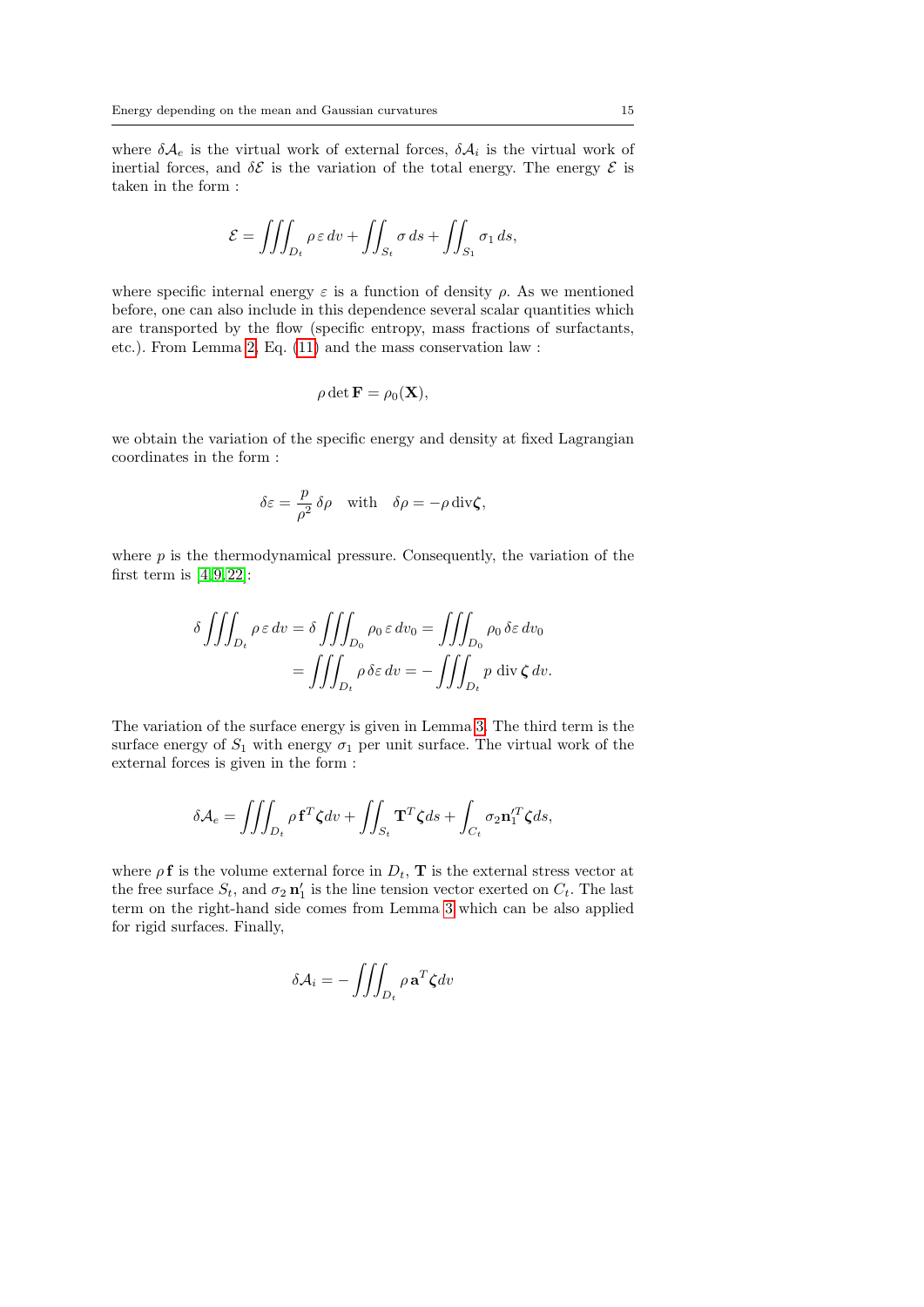is the virtual work of inertial force, where a is the acceleration. The virtual work of forces  $\delta \mathcal{T}$  applied to the material volume  $D_t$  is defined as :

<span id="page-15-0"></span>
$$
\delta \mathcal{T} = \iiint_{D_t} \left( -\rho \mathbf{a}^T + \rho \mathbf{f}^T - \nabla^T p \right) \zeta \, dv + \iint_{S_1} (p + H_1 \sigma_1) \mathbf{n}_1^T \zeta \, ds
$$
  
+ 
$$
\iiint_{S_t} \left[ -\text{div}_{\text{tg}} \left( \frac{\partial \sigma}{\partial \mathbf{R}} \mathbf{R} \right) + \text{div}_{\text{tg}} \left( \mathbf{P} \frac{\partial \sigma}{\partial \mathbf{R}} \right) \mathbf{R} \qquad (20)
$$
  
- 
$$
\text{div}_{\text{tg}} \left( \mathbf{P} \text{div}_{\text{tg}}^T \left( \mathbf{P} \frac{\partial \sigma}{\partial \mathbf{R}} \right) \right) \mathbf{n}^T + (p + H\sigma) \mathbf{n}^T + \nabla_{\text{tg}}^T \sigma + \mathbf{T}^T \right] \zeta \, ds
$$
  
- 
$$
\int_{C_t} \left\{ \left[ (\sigma_1 - \sigma_2) \mathbf{n}_1^T + \sigma \mathbf{n}'^T - \mathbf{n}'^T \text{div}_{\text{tg}}^T \left( \mathbf{P} \frac{\partial \sigma}{\partial \mathbf{R}} \right) \mathbf{n}^T - \mathbf{n}'^T \frac{\partial \sigma}{\partial \mathbf{R}} \mathbf{R} \right] \zeta
$$
  
+ 
$$
\mathbf{n}'^T \frac{\partial \sigma}{\partial \mathbf{R}} \mathbf{P} \left( \frac{\partial \zeta}{\partial \mathbf{x}} \right)^T \mathbf{n} \right\} dl.
$$

As usually,  $H_1$  and H are the sum of principle curvatures of surfaces  $S_1$  and  $S_t$ , respectively. Terms on  $D_t$ ,  $S_1$ ,  $S_t$  are in separable form with respect to the field  $\zeta$ . Expression [\(20\)](#page-15-0) implies the equation of motion in  $D_t$  and boundary conditions on surfaces  $S_1$ ,  $S_t$  [\[20\]](#page-25-9). Virtual displacement  $\zeta$  must be compatible with conditions of the problem; for example,  $S_1$  is an external surface to domain  $D_t$  and consequently  $\zeta$  must be tangent to  $S_1$ . This notion is developed in [\[4\]](#page-24-12). They are presented below.

#### 6.1 Equation of motion

We consider virtual displacements  $\zeta$  which vanish on the boundary of  $D_t$ . The fundamental lemma of virtual displacements yields :

<span id="page-15-2"></span>
$$
\rho \mathbf{a} + \nabla p = \rho \mathbf{f},\tag{21}
$$

which is the classical Newton law in continuum mechanics.

### 6.2 Condition on surface  $S_1$

Due to the fact that the surface  $S_1$  is - a priori - given, the virtual displacements must be compatible with the geometry of  $S_1$ . This means that the non-penetration condition (slip condition) is verified :

<span id="page-15-1"></span>
$$
\mathbf{n}_1^T \boldsymbol{\zeta} = 0. \tag{22}
$$

Constraint [\(22\)](#page-15-1) is equivalent to the introduction of a Lagrange multiplier  $\mathcal{P}_1$ into [\(20\)](#page-15-0) where  $\zeta$  is now a virtual displacement without constraint. The corresponding term on  $S_1$  will be modified into

$$
\iint_{S_1} (p + H_1 \sigma_1 - \mathcal{P}_1) \mathbf{n}_1^T \zeta ds.
$$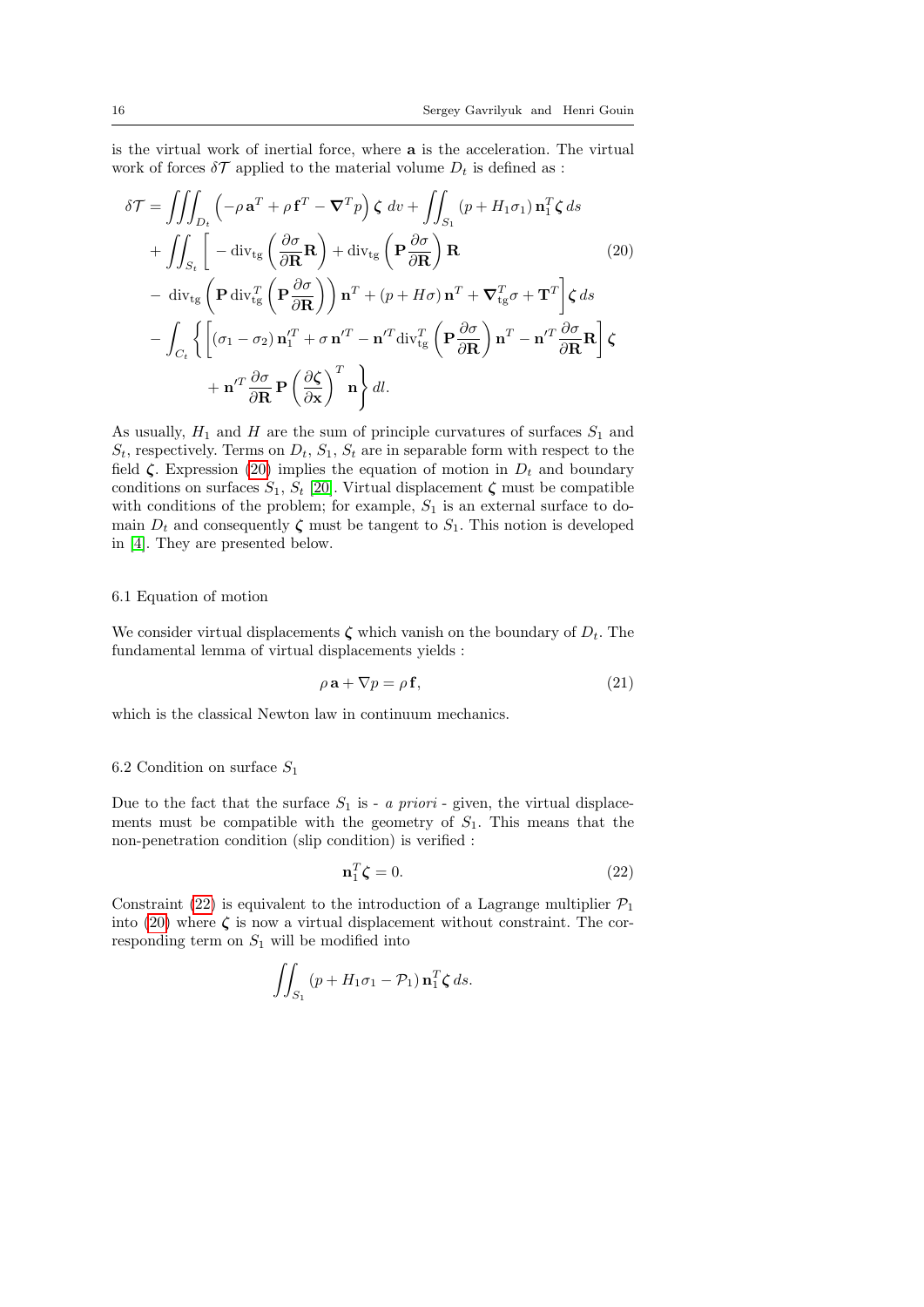Since the variation of  $\zeta$  on  $S_1$  is independent, Eq. [\(20\)](#page-15-0) implies :

<span id="page-16-0"></span>
$$
\mathcal{P}_1 = p + H_1 \sigma_1. \tag{23}
$$

This is the classical Laplace condition allowing us to obtain the normal stress component  $\mathcal{P}_1\mathbf{n}_1$  exerted by surface  $S_1$ .

#### 6.3 Extended shape equation

Taking account of Eqs. [\(21\)](#page-15-2) and [\(23\)](#page-16-0), for all displacement  $\zeta$  on moving membrane  $S_t$ , one has from Eq. [\(20\)](#page-15-0):

$$
\iint_{S_t} \left[ -\operatorname{div}_{\mathfrak{t}_g} \left( \frac{\partial \sigma}{\partial \mathbf{R}} \mathbf{R} \right) + \operatorname{div}_{\mathfrak{t}_g} \left( \mathbf{P} \frac{\partial \sigma}{\partial \mathbf{R}} \right) \mathbf{R} \right]
$$
  
- 
$$
\operatorname{div}_{\mathfrak{t}_g} \left( \mathbf{P} \operatorname{div}_{\mathfrak{t}_g}^T \left( \mathbf{P} \frac{\partial \sigma}{\partial \mathbf{R}} \right) \right) \mathbf{n}^T + (p + H\sigma) \mathbf{n}^T + \nabla_{\mathfrak{t}_g}^T \sigma + \mathbf{T}^T \right] \zeta ds = 0.
$$

It implies :

<span id="page-16-1"></span>
$$
\left\{ p + H\sigma - \operatorname{div}_{\rm tg} \left[ \mathbf{P} \operatorname{div}_{\rm tg}^T \left( \mathbf{P} \frac{\partial \sigma}{\partial \mathbf{R}} \right) \right] \right\} \mathbf{n} + \nabla_{\rm tg} \sigma - \operatorname{div}_{\rm tg}^T \left( \frac{\partial \sigma}{\partial \mathbf{R}} \mathbf{R} \right) + \mathbf{R} \operatorname{div}_{\rm tg}^T \left( \mathbf{P} \frac{\partial \sigma}{\partial \mathbf{R}} \right) + \mathbf{T} = 0.
$$
 (24)

Equation [\(24\)](#page-16-1) is the most general form of the dynamical boundary condition on  $S_t$ . Due to the fact that surface energy  $\sigma$  must be an isotropic function of curvature tensor  $\mathbf{R}$ , *i.e.* a function of two invariants  $H$  and  $K$ , we obtain (for proof, see Appendix) that the following vector

$$
\nabla_{\text{tg}} \sigma - \text{div}_{\text{tg}}^T \left( \frac{\partial \sigma}{\partial \mathbf{R}} \mathbf{R} \right) + \mathbf{R} \, \text{div}_{\text{tg}}^T \left( \mathbf{P} \frac{\partial \sigma}{\partial \mathbf{R}} \right)
$$

is normal to  $S_t$  and consequently **T** writes in the form :

$$
\mathbf{T}=-\mathcal{P}\,\mathbf{n}.
$$

Here scalar  $P$  has the dimension of pressure. One obtains from Eq. [\(44\)](#page-26-0) (see Appendix) :

<span id="page-16-2"></span>
$$
H\sigma - \Delta_{\text{tg}}a - b\,\Delta_{\text{tg}}H - \nabla_{\text{tg}}^T b\,\nabla_{\text{tg}}H - \text{div}_{\text{tg}}(\mathbf{R}\,\nabla_{\text{tg}}b) + (2K - H^2)\frac{\partial\sigma}{\partial H} - HK\frac{\partial\sigma}{\partial K} = \mathcal{P} - p.
$$
 (25)

Relation [\(25\)](#page-16-2) is the normal component of Eq. [\(24\)](#page-16-1).

It is important to underline that equation [\(24\)](#page-16-1) is only expressed in the normal direction to  $S_t$ . This is not the case when surface energy  $\sigma$  also depends on physico-chemical characteristics of  $S_t$ , as temperature or surfactants. In this last case, Marangoni effects can appear producing additive tangential terms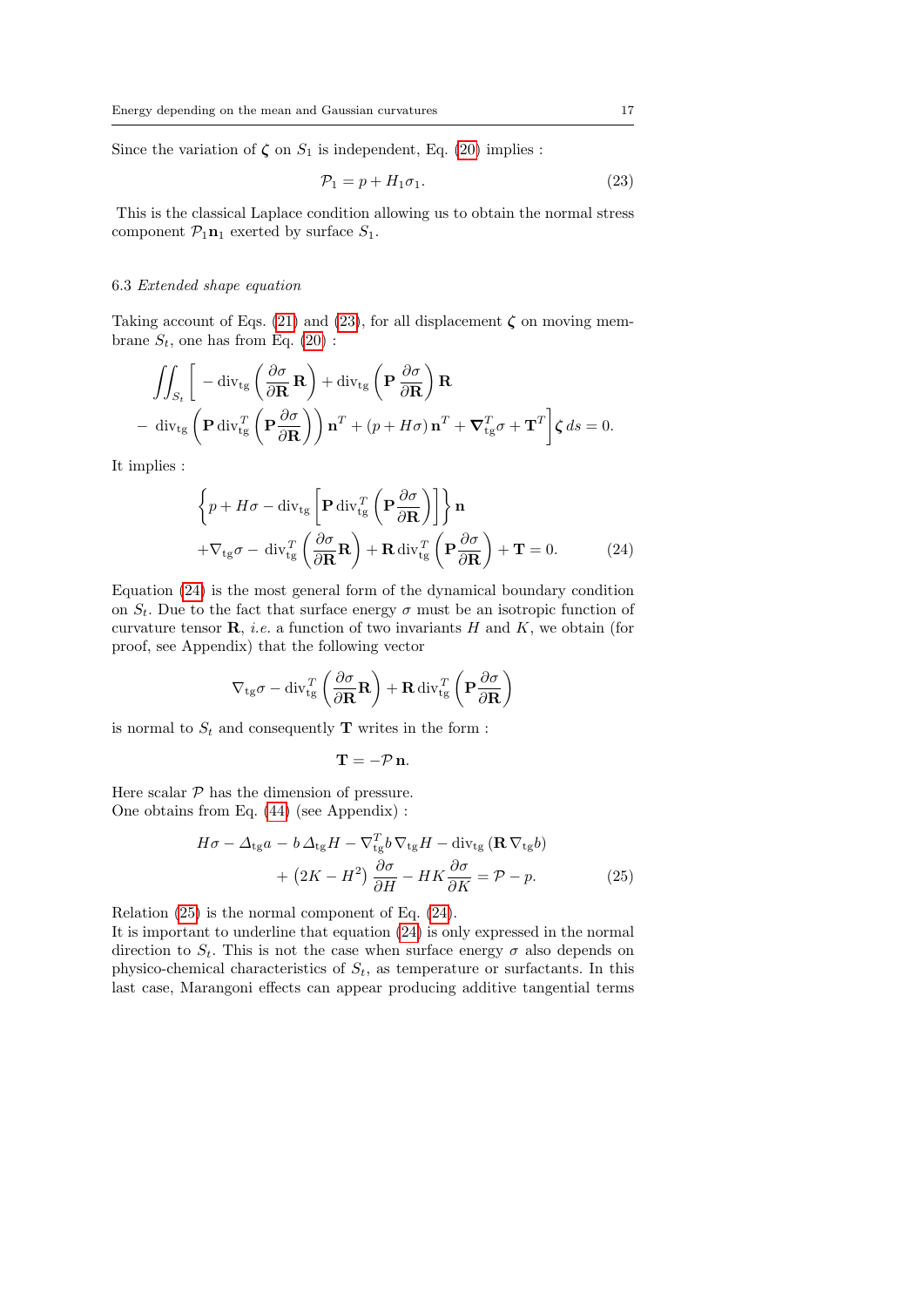to  $S_t$ .

Using Lemma [1](#page-5-1) (second equation) and expressions of scalars  $a$  and  $b$  given by Eq. [\(16\)](#page-10-2), we get the extended shape equation:

<span id="page-17-0"></span>
$$
H\left(\sigma - K\frac{\partial\sigma}{\partial K}\right) + (2K - H^2)\frac{\partial\sigma}{\partial H} - \Delta_{\text{tg}}\frac{\partial\sigma}{\partial H} - H\Delta_{\text{tg}}\frac{\partial\sigma}{\partial K} - \nabla_{\text{tg}}^T H \nabla_{\text{tg}}\frac{\partial\sigma}{\partial K} + \text{div}_{\text{tg}}\left(\mathbf{R}\nabla_{\text{tg}}\frac{\partial\sigma}{\partial K}\right) = \mathcal{P} - p.
$$
 (26)

Equation [\(26\)](#page-17-0) was also derived in [\[19\]](#page-25-0) under the hypothesis [\(10\)](#page-5-0) and the assumption of inextensibility of the membrane. Our derivation does not use these hypotheses. For example, the inextensibility property is not natural even in the case of incompressible fluids (at fixed volume, the surface of a 3D body may vary).

#### 6.4 Helfrich's shape equation

The Helfrich energy is given by Eq. [\(1\)](#page-1-0). The shape equation [\(26\)](#page-17-0) immediately writes in the form :

<span id="page-17-3"></span>
$$
\sigma_0 H + \frac{\kappa}{2} \left( H - H_0 \right) \left[ 4K - H \left( H + H_0 \right) \right] - \kappa \Delta_{\text{tg}} H = \mathcal{P} - p \,, \tag{27}
$$

which is the classical form obtained by Helfrich  $2$ .

### 7 Extended Young-Dupré condition on contact line  $C_t$

Let us denote by  $\theta = \langle \mathbf{n}', \mathbf{n}'_1 \rangle = \pi + \langle \mathbf{n}, \mathbf{n}_1 \rangle$  [mod  $2\pi$ ] the Young angle between  $S_1$  and  $S_t$  (see Fig. [2\)](#page-18-0).

Due to the fact that  $C_t$  belongs to  $S_1$ , the virtual displacement on  $C_t$  is in the form :

<span id="page-17-2"></span>
$$
\zeta = \alpha \mathbf{t} + \beta \mathbf{n}'_1,\tag{28}
$$

where  $\alpha$  and  $\beta$  are two scalar fields defined on  $S_1$ . Let us remark that condition [\(28\)](#page-17-2) expresses the non-penetration condition [\(22\)](#page-15-1) on  $S_1$ . Moreover, since **n**,  $\mathbf{n}_1$ ,  $\mathbf{n}'_1$  belong to the normal plane to  $C_t$  at A (see Fig. [2\)](#page-18-0), one has :

<span id="page-17-4"></span>
$$
n = n'_1 \sin \theta - n_1 \cos \theta. \tag{29}
$$

$$
\delta \mathcal{T} = \iiint_D \rho \, \mathbf{f}^T \mathbf{\zeta} \, dv + \iint_S \, \mathbf{T}^T \mathbf{\zeta} \, ds - \delta \iint_S \sigma \, ds + \lambda_0 \, \delta \iint_S ds + \delta \iiint_D p \, \text{div } \mathbf{\zeta} \, dv,
$$

where the scalar  $\lambda_0$  is a constant Lagrange multiplier and p is a distributed Lagrange multiplier. The 'shape equation' is similar to [\(27\)](#page-17-3).

<span id="page-17-1"></span><sup>2</sup> Let us note that Helfrich considered the vesicle as an incompressible fluid. He also assumed that the membrane has a total constant area. Then, the virtual work can be expressed as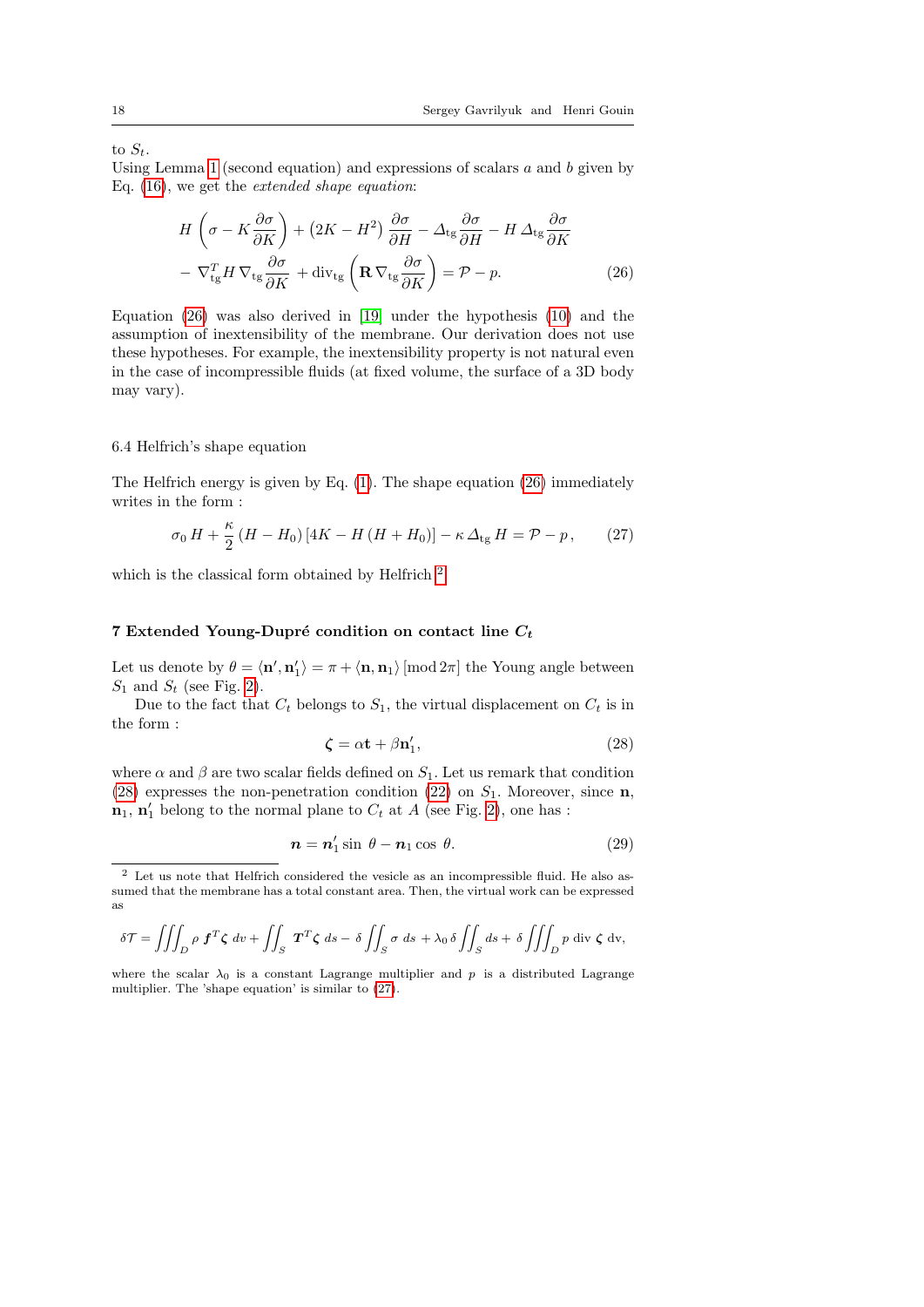

<span id="page-18-0"></span>Fig. 2 Tangent planes to membrane  $S_t$  and solid surface  $S_1$  :  $n_1$  and n are the unit normal vectors to S and  $S_t$ , external to the domain of the vesicle; contact line  $C_t$  is shared between S and  $S_t$  and **t** is the unit tangent vector to  $C_t$  relatively to **n**;  $n'_1 = n_1 \times t$  and  $n' = t \times n$ are binormals to  $C_t$  relatively to S and  $S_t$  at point A, respectively. Angle  $\theta = \langle \mathbf{n}', \mathbf{n}'_1 \rangle$ . The normal plane to  $C_t$  at A contains vectors  $\mathbf{n}, \mathbf{n}', \mathbf{n}_1, \mathbf{n}'_1$ .

But relation  $\boldsymbol{\zeta}^T \boldsymbol{n}_1 = 0$  implies

$$
\mathbf{P}\left(\frac{\partial \boldsymbol{\zeta}}{\partial \mathbf{x}}\right)^T \mathbf{n}_1 + \mathbf{P}\left(\frac{\partial \mathbf{n}_1}{\partial \mathbf{x}}\right)^T \boldsymbol{\zeta} = 0.
$$

Replacing [\(29\)](#page-17-4) into [\(20\)](#page-15-0) one has :

<span id="page-18-1"></span>
$$
\delta \mathcal{T} = -\int_{C_t} \left\{ \left[ (\sigma_1 - \sigma_2) \mathbf{n}'_1 + \sigma \mathbf{n}'^T - \mathbf{n}'^T \operatorname{div}_{\mathfrak{t}g}^T \left( \mathbf{P} \frac{\partial \sigma}{\partial \mathbf{R}} \right) \mathbf{n}^T - \mathbf{n}'^T \frac{\partial \sigma}{\partial \mathbf{R}} \mathbf{R} \right] \zeta + \mathbf{n}'^T \frac{\partial \sigma}{\partial \mathbf{R}} \mathbf{P} \left( \frac{\partial \zeta}{\partial \mathbf{x}} \right)^T \mathbf{n} \right\} dl = - \int_{C_t} \left\{ \left[ (\sigma_1 - \sigma_2) \mathbf{n}'_1 + \sigma \mathbf{n}'^T - \mathbf{n}'^T \operatorname{div}_{\mathfrak{t}g}^T \left( \mathbf{P} \frac{\partial \sigma}{\partial \mathbf{R}} \right) \mathbf{n}^T - \mathbf{n}'^T \frac{\partial \sigma}{\partial \mathbf{R}} \mathbf{R} + \cos \theta \mathbf{n}'^T \frac{\partial \sigma}{\partial \mathbf{R}} \mathbf{P} \left( \frac{\partial \mathbf{n}_1}{\partial \mathbf{x}} \right)^T \right] \zeta + \sin \theta \mathbf{n}'^T \frac{\partial \sigma}{\partial \mathbf{R}} \mathbf{P} \left( \frac{\partial \zeta}{\partial \mathbf{x}} \right)^T \mathbf{n}'_1 \right\} dl = 0.
$$
 (30)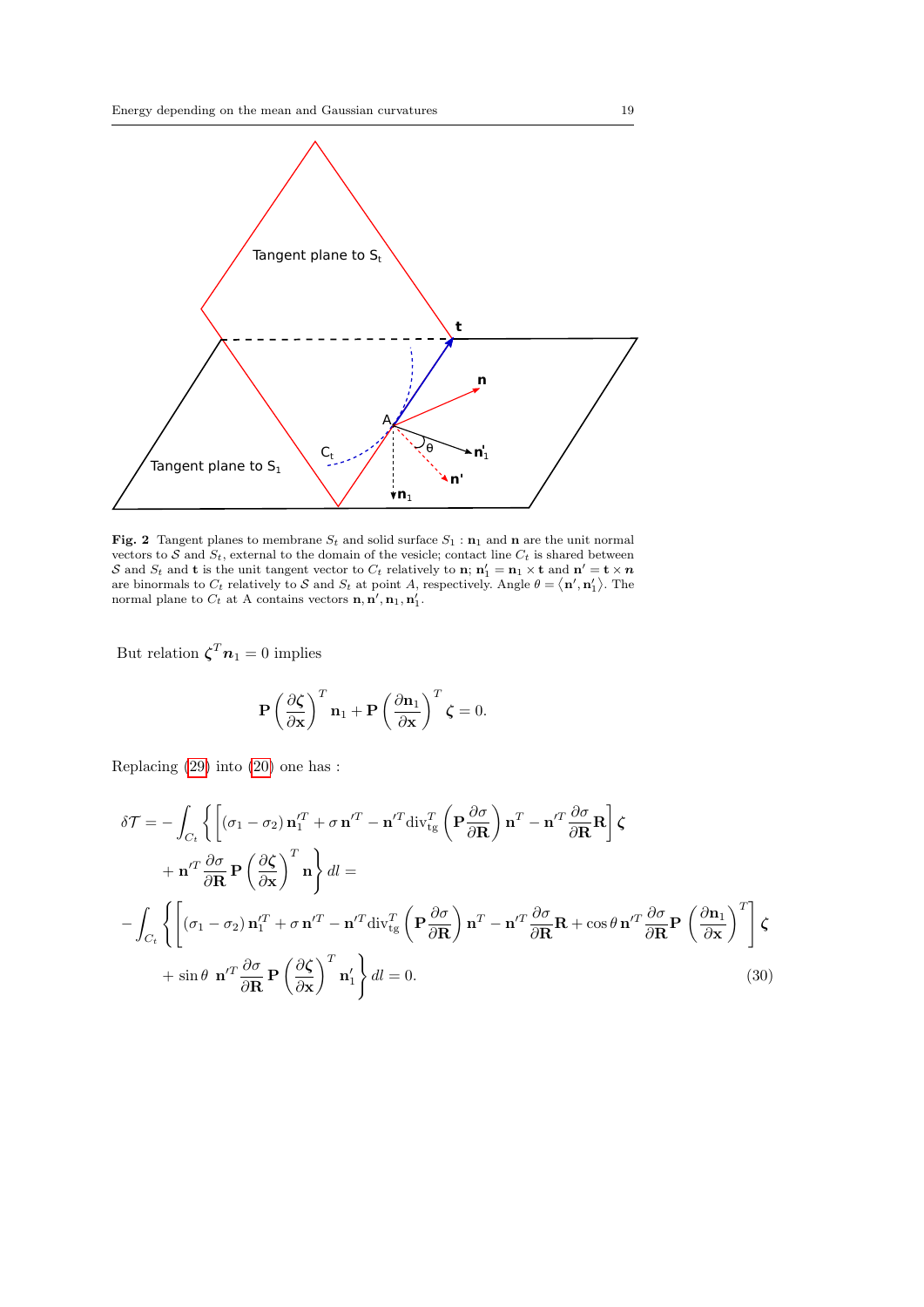We choose now the virtual displacement in the form  $\boldsymbol{\zeta} = \beta \, \mathbf{n}'_1$ . One has :

$$
\frac{\partial \zeta}{\partial \mathbf{x}} = \mathbf{n}'_1 (\nabla \beta)^T + \beta \frac{\partial \mathbf{n}'_1}{\partial \mathbf{x}}, \quad \left(\frac{\partial \zeta}{\partial \mathbf{x}}\right)^T = \nabla \beta \mathbf{n}'_1 + \beta \left(\frac{\partial \mathbf{n}'_1}{\partial \mathbf{x}}\right)^T.
$$
  
Since  $\left(\frac{\partial \mathbf{n}'_1}{\partial \mathbf{x}}\right)^T \mathbf{n}'_1 = 0$ , it implies :  
 $\left(\frac{\partial \zeta}{\partial \mathbf{x}}\right)^T \mathbf{n}'_1 = \nabla \beta.$ 

The integral [\(30\)](#page-18-1) becomes :

<span id="page-19-0"></span>
$$
\int_{C_t} \left\{ \left[ (\sigma_1 - \sigma_2) \mathbf{n}_1^{\prime T} + \sigma \mathbf{n}^{\prime T} - \mathbf{n}^{\prime T} \operatorname{div}_{\rm tg}^T \left( \mathbf{P} \frac{\partial \sigma}{\partial \mathbf{R}} \right) \mathbf{n}^T - \mathbf{n}^{\prime T} \frac{\partial \sigma}{\partial \mathbf{R}} \mathbf{R} + \cos \theta \mathbf{n}^{\prime T} \frac{\partial \sigma}{\partial \mathbf{R}} \mathbf{P} \left( \frac{\partial \mathbf{n}_1}{\partial \mathbf{x}} \right)^T \right] \mathbf{n}_1^{\prime} \beta
$$
  
+  $\sin \theta \mathbf{n}^{\prime T} \frac{\partial \sigma}{\partial \mathbf{R}} \mathbf{P} \nabla \beta \right\} dl = 0.$  (31)

Since  $\beta$  and the components of  $\nabla \beta$  can be choosen as independent, relation [\(31\)](#page-19-0) implies two boundary conditions. The first condition on line  $C_t$  is :

<span id="page-19-2"></span>
$$
\sin \theta \, \mathbf{n}'^T \frac{\partial \sigma}{\partial \mathbf{R}} \, \mathbf{P} = 0. \tag{32}
$$

The second condition is :

<span id="page-19-1"></span>
$$
\left[ \left( \sigma_1 - \sigma_2 \right) \mathbf{n}_1^{\prime T} + \sigma \mathbf{n}^{\prime T} - \mathbf{n}^{\prime T} \text{div}_{\text{tg}}^T \left( \mathbf{P} \frac{\partial \sigma}{\partial \mathbf{R}} \right) \mathbf{n}^T - \mathbf{n}^{\prime T} \frac{\partial \sigma}{\partial \mathbf{R}} \mathbf{R} + \cos \theta \mathbf{n}^{\prime T} \frac{\partial \sigma}{\partial \mathbf{R}} \mathbf{P} \left( \frac{\partial \mathbf{n}_1}{\partial \mathbf{x}} \right)^T \right] \mathbf{n}_1^{\prime} = 0.
$$
\n(33)

The case  $\sin \theta = 0$  all along  $C_t$  is degenerate. If  $\theta = 0$ , this corresponds to a hydrophobic surface (the contact line is absent). If  $\theta = \pi$ , this corresponds to a complete wetting. In the last case  $\mathbf{n}'_1 = -\mathbf{n}'$ ,  $\mathbf{n}_1 = \mathbf{n}$ , and the condition [\(33\)](#page-19-1) becomes trivial :  $\sigma_1 - \sigma_2 - \sigma = 0$ .

The general case corresponds to the partial wetting (sin  $\theta \neq 0$ ). Due to Eq. [\(18\)](#page-10-3),

$$
\mathbf{n}'^T \frac{\partial \sigma}{\partial \mathbf{R}} \mathbf{P} \equiv \mathbf{n}'^T (a \mathbf{I} + b \mathbf{R}) \mathbf{P} \equiv a \mathbf{n}'^T + b \mathbf{n}'^T \mathbf{R} \equiv \mathbf{n}'^T \frac{\partial \sigma}{\partial \mathbf{R}}.
$$

Hence, Eq. [\(32\)](#page-19-2) yields

<span id="page-19-3"></span>
$$
\mathbf{n}'^T \frac{\partial \sigma}{\partial \mathbf{R}} = 0. \tag{34}
$$

Equation [\(34\)](#page-19-3) implies (see Lemma [4\)](#page-10-4) :

$$
\mathbf{n}'^T \left[ \left( \frac{\partial \sigma}{\partial H} + H \frac{\partial \sigma}{\partial K} \right) \mathbf{I} - \frac{\partial \sigma}{\partial K} \mathbf{R} \right] = 0.
$$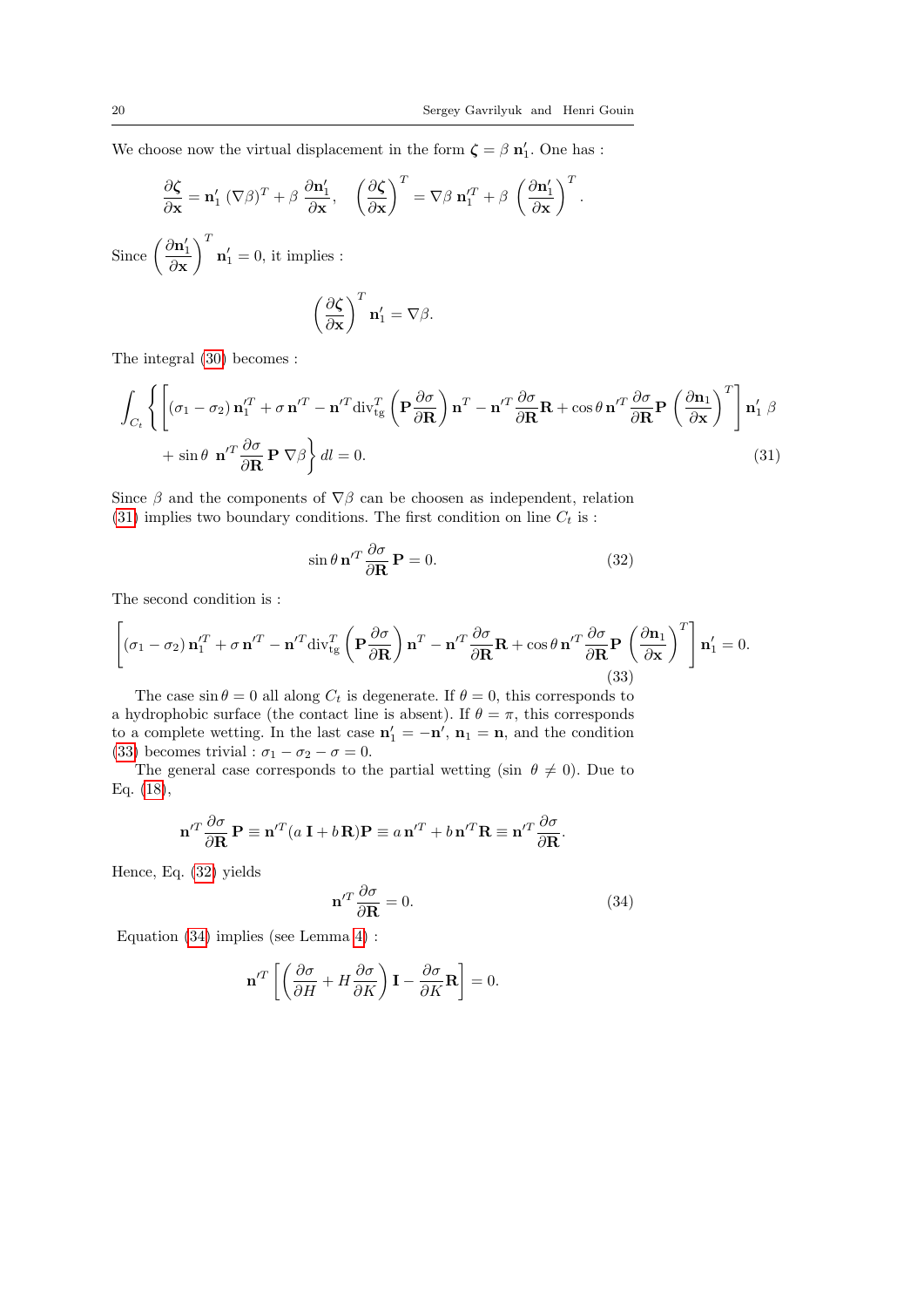Consequently,  $\mathbf{n}'$  is an eigenvector of **R**. We denote  $c_{n'}$  the associated eigenvalue  $c_2$ . Then

<span id="page-20-0"></span>
$$
\frac{\partial \sigma}{\partial H} + H \frac{\partial \sigma}{\partial K} = c_{n'} \frac{\partial \sigma}{\partial K}.
$$
 (35)

Due to the fact that **t** is also eigenvector of **R** with eigenvalue  $c_t = c_1$  (**t** and  $\mathbf{n}'$  form the eigenbasis of **R** along  $C_t$ ), we get  $H = c_t + c_{n'}$  and the equivalent to the boundary condition [\(35\)](#page-20-0) in the form :

<span id="page-20-3"></span>
$$
\frac{\partial \sigma}{\partial H} + c_t \frac{\partial \sigma}{\partial K} = 0.
$$
\n(36)

From Lemma [4,](#page-10-4) Eq. [\(16\)](#page-10-2), we immediately deduce :

$$
\operatorname{div}_{\operatorname{tg}}\left(\mathbf{P}\frac{\partial\sigma}{\partial\mathbf{R}}\right) = \nabla_{\operatorname{tg}}^T a + \left(a\,H + b\,H^2 - 2\,b\,K\right)\mathbf{n}^T + \nabla_{\operatorname{tg}}^T b\,\mathbf{R} + b\,\nabla_{\operatorname{tg}}^T H.\tag{37}
$$

Due to the fact that  $\mathbf{n}'^T \mathbf{n} = 0$ , we obtain:

$$
\mathbf{n}'^{T} \operatorname{div}_{\rm tg}^{T} \left( \mathbf{P} \frac{\partial \sigma}{\partial \mathbf{R}} \right) = \mathbf{n}'^{T} \left[ \nabla_{\rm tg} a + \mathbf{R} \, \nabla_{\rm tg} b + b \, \nabla_{\rm tg} H \right] = \mathbf{n}'^{T} \left[ \nabla a + \mathbf{R} \, \nabla b + b \, \nabla H \right]
$$

Consequently, one obtains the second condition on  $C_t$  in the form :

<span id="page-20-2"></span>
$$
\sigma_1 - \sigma_2 + \sigma \cos \theta - \sin \theta \, \mathbf{n}^{\prime T} \left( \nabla a + b \, \nabla H + \mathbf{R} \, \nabla b \right) = 0. \tag{38}
$$

This is the extended Young-Dupré condition along contact line  $C_t$  between membrane  $S_t$  and solid surface  $S(3)$  $S(3)$  $S(3)$ .

<span id="page-20-1"></span><sup>3</sup> The virtual displacement taken in the most general form [\(28\)](#page-17-2) does not produce new boundary conditions. Due to the linearity of the virtual work, to prove this property it is sufficient to take  $\zeta = \alpha \, t$ . We obtain

$$
\frac{\partial \zeta}{\partial \mathbf{x}} = \mathbf{t} (\nabla \alpha)^T + \alpha \frac{\partial \mathbf{t}}{\partial \mathbf{x}}, \qquad \left(\frac{\partial \zeta}{\partial \mathbf{x}}\right)^T \mathbf{n}'_1 = \alpha \left(\frac{\partial \mathbf{t}}{\partial \mathbf{x}}\right)^T \mathbf{n}'_1.
$$

Since

$$
\frac{\partial \mathbf{t}}{\partial \mathbf{x}} = c \, \mathbf{N} \, \mathbf{t}^T,
$$

where  $N$  is the principal unit normal and c is the curvature along  $C_t$ , one obtains :

$$
\left(\frac{\partial \zeta}{\partial x}\right)^T \mathbf{n}'_1 = \alpha \ c \mathbf{t} \mathbf{N}^T \mathbf{n}'_1
$$

and

$$
\sin \theta \mathbf{n}'^T \frac{\partial \sigma}{\partial \mathbf{R}} \mathbf{P} \left( \frac{\partial \zeta}{\partial \mathbf{x}} \right)^T \mathbf{n}'_1 = \alpha c \sin \theta \mathbf{n}'^T \frac{\partial \sigma}{\partial \mathbf{R}} \mathbf{t} \mathbf{N}^T \mathbf{n}'_1,
$$

which is equal to zero thanks to Eq. [\(34\)](#page-19-3). Moreover, thanks to Eq. [\(34\)](#page-19-3), we immediately obtain that term

$$
\left[ \left( \sigma_1 - \sigma_2 \right) \mathbf{n}_1^{\prime T} + \sigma \mathbf{n}^{\prime T} - \mathbf{n}^{\prime T} \operatorname{div}_{\rm tg}^T \left( \mathbf{P} \frac{\partial \sigma}{\partial \mathbf{R}} \right) \mathbf{n}^T - \mathbf{n}^{\prime T} \frac{\partial \sigma}{\partial \mathbf{R}} \mathbf{R} + \cos \theta \mathbf{n}^{\prime T} \frac{\partial \sigma}{\partial \mathbf{R}} \mathbf{P} \left( \frac{\partial \mathbf{n}_1}{\partial \mathbf{x}} \right)^T \right] \mathbf{t} \alpha
$$

is vanishing. Hence, new boundary conditions do not appear on  $C_t$ .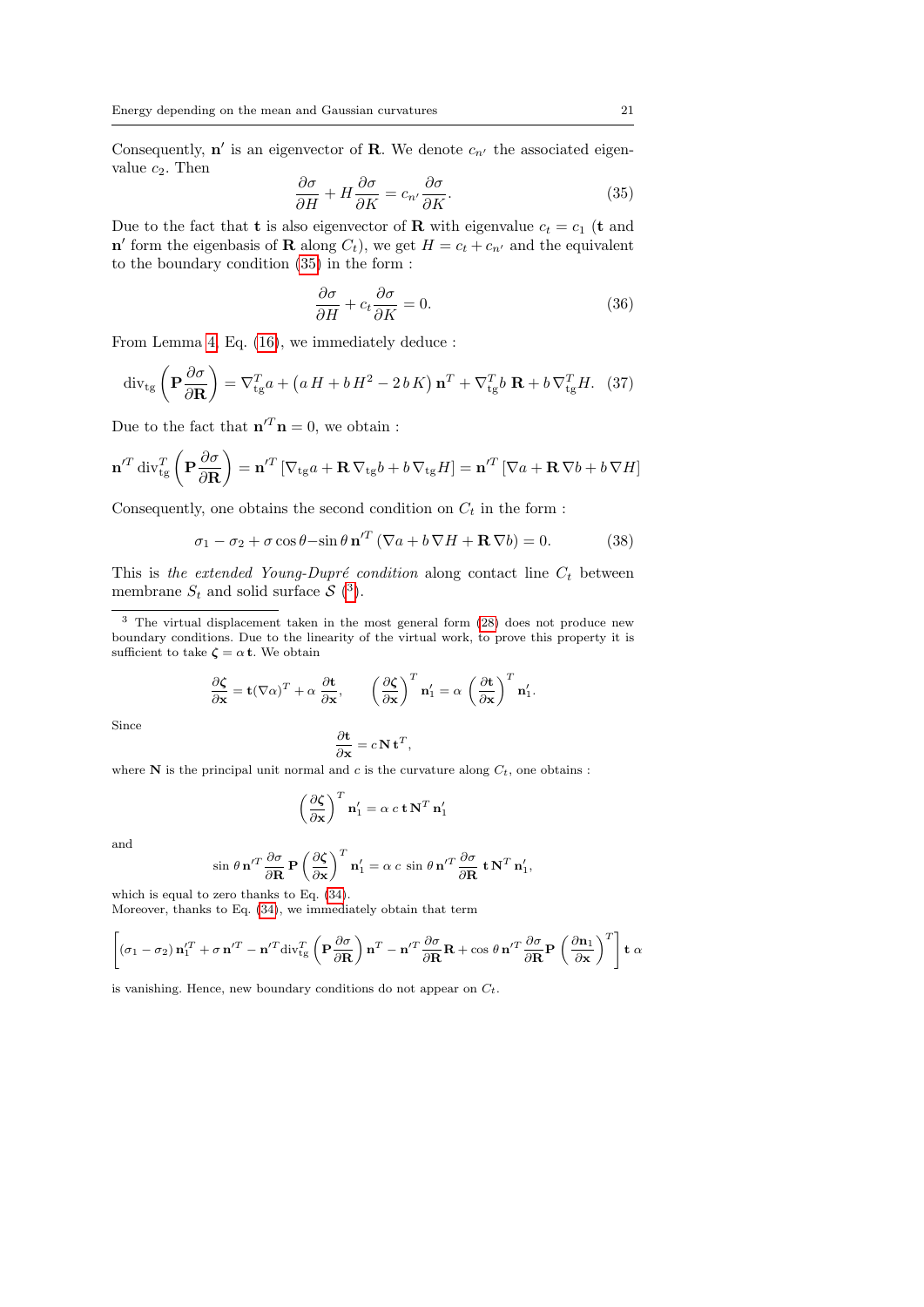In the case of Helfrich's energy given by relation [\(1\)](#page-1-0), we obtain the extended Young-Dupré condition  $(38)$  in the form :

<span id="page-21-0"></span>
$$
\sigma_1 - \sigma_2 + \sigma \cos \theta - \kappa \sin \theta \, \mathbf{n}^{\prime T} \nabla H = 0. \tag{39}
$$

This last condition was previously obtained in [\[13\]](#page-24-7).

# 8 Surfaces of revolution

### 8.1 Shape equation for the surfaces of revolution

Along a revolution surface, the invariants of the curvature tensor depend only on s which is the curvilinear abscissa of meridian curve denoted by  $\Gamma$  [\[2\]](#page-24-13) :

$$
H = H(s), \quad K = K(s).
$$

One of the eigenvectors, denoted  $e_1$ , of the curvature tensor **R** is tangent to meridian curve  $\Gamma$  (see Fig. [3\)](#page-22-0). Let us remark that for any function  $f(s)$ , one has :

$$
\nabla_{\rm tg} f = \frac{df}{ds} \mathbf{e}_1, \quad \Delta_{\rm tg} f = \frac{d^2 f}{ds^2}.
$$

Indeed, the first equation is the definition of the tangential gradient. The second equality is obtained as follows :

$$
\operatorname{div}_{\operatorname{tg}}\left(\frac{df}{ds}\mathbf{e}_{1}\right) = \operatorname{tr}\left(\mathbf{P}\frac{\partial}{\partial\mathbf{x}}\left(\frac{df}{ds}\mathbf{e}_{1}\right)\right) = \operatorname{tr}\left(\mathbf{P}\frac{d}{ds}\left(\frac{df}{ds}\mathbf{e}_{1}\right)\otimes\mathbf{e}_{1}\right)
$$

$$
= \operatorname{tr}\left(\frac{d^{2}f}{ds^{2}}\mathbf{P}\mathbf{e}_{1}\otimes\mathbf{e}_{1} + c_{1}(s)\frac{df}{ds}\mathbf{n}\otimes\mathbf{e}_{1}\right) = \frac{d^{2}f}{ds^{2}}.
$$

The Frénet formula was used here :

$$
\frac{d\mathbf{e}_1}{ds} = c_1 \mathbf{n}.
$$

Also,

$$
\operatorname{div}_{\operatorname{tg}} (\mathbf{R} \nabla_{\operatorname{tg}} f) = \operatorname{div}_{\operatorname{tg}} \left( \frac{df}{ds} \mathbf{R} \mathbf{e}_1 \right) = \operatorname{div}_{\operatorname{tg}} \left( \frac{df}{ds} c_1 \mathbf{e}_1 \right) = \frac{d}{ds} \left( c_1 \frac{df}{ds} \right).
$$

For surfaces of revolution the shape equation [\(26\)](#page-17-0) becomes :

$$
H\left(\sigma - K\frac{\partial\sigma}{\partial K}\right) + (2K - H^2)\frac{\partial\sigma}{\partial H} - \frac{d^2}{ds^2}\left(\frac{\partial\sigma}{\partial H}\right) - H\frac{d^2}{ds^2}\left(\frac{\partial\sigma}{\partial K}\right) - \frac{dH}{ds}\frac{d}{ds}\left(\frac{\partial\sigma}{\partial K}\right) + \frac{d}{ds}\left(c_1\frac{d}{ds}\left(\frac{\partial\sigma}{\partial K}\right)\right) = \mathcal{P} - p.
$$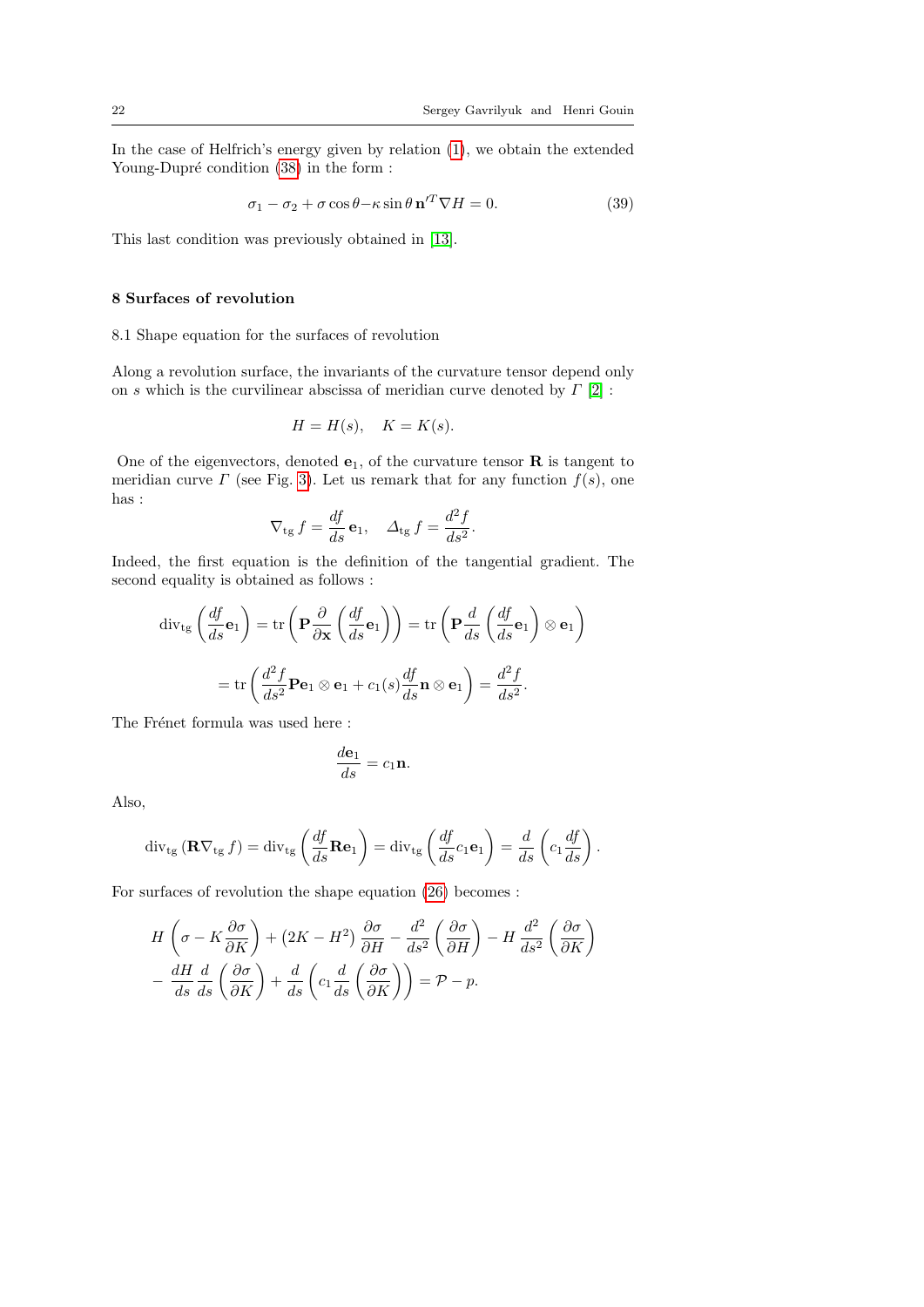

<span id="page-22-0"></span>**Fig. 3** The case of a revolution domain. The line  $C_t$  (contact edge between  $S_t$  and  $S_1$ ) is a circle with an axis which is the revolution axis collinear to  $n_1$ . The meridian curve is denoted  $\Gamma$ ; normal vector **n** and binormal vector **n'** are in the meridian plane of revolution surface  $S_t$ . We have  $\mathbf{n}' = \mathbf{e}_1$  and  $\mathbf{t} = \mathbf{e}_2$ , corresponding to the eigenvectors of the curvature tensor R at A.

8.2 Extended Young–Dupré condition for surfaces of revolution

One has along  $C_t$ ,  $\mathbf{t} = \mathbf{e}_2$ ,  $\mathbf{n}' = \mathbf{e}_1$ . It implies  $\mathbf{n}'^T \mathbf{R} \mathbf{t} = 0$ . Also, one has :

$$
\mathbf{n}'^T \left( \nabla a + b \, \nabla H + \mathbf{R} \, \nabla b \right) = \frac{da}{ds} + b \, \frac{dH}{ds} + c_1 \, \frac{db}{ds}.
$$

The Young – Dupré condition  $(38)$  becomes :

$$
\sigma_1 - \sigma_2 \cos \theta - \sin \theta \left( \frac{da}{ds} + b \frac{dH}{ds} + c_t \frac{db}{ds} \right) = 0.
$$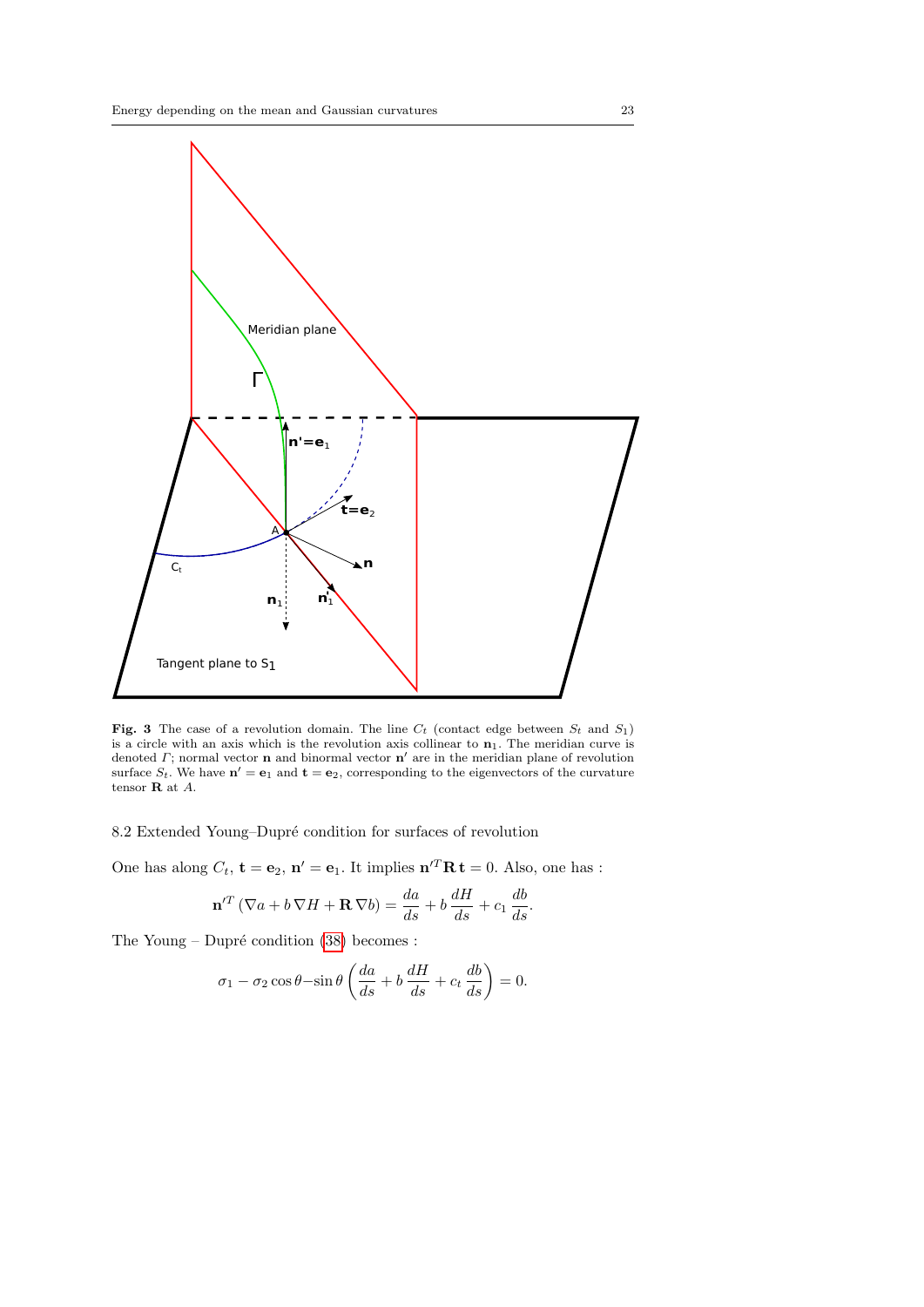Since

$$
a = \frac{\partial \sigma}{\partial H} + H \frac{\partial \sigma}{\partial K}, \quad b = -\frac{\partial \sigma}{\partial K},
$$

one finally obtains :

$$
\sigma_1 - \sigma_2 \cos \theta - \sin \theta \left[ \frac{d}{ds} \left( \frac{\partial \sigma}{\partial H} \right) + c_{n'} \frac{d}{ds} \left( \frac{\partial \sigma}{\partial K} \right) \right] = 0.
$$

For the Helfrich energy [\(1\)](#page-1-0) this expression yields :

$$
\sigma_1 - \sigma_2 \cos \theta - \kappa \frac{dH}{ds} \sin \theta = 0.
$$

## 9 Conclusion

Membranes can be considered as material surfaces endowed with a surface energy density depending on the invariants of the curvature tensor :  $\sigma = \sigma(H, K)$ . By using the principle of virtual working, we derived the boundary conditions on the moving membranes ("shape equation") as well as two boundary conditions on the contact line. In limit cases, we recover classical boundary conditions. The "shape equation" and the boundary conditions are summarized below in the non-degenerate case (see  $(26)$ ,  $(36)$ ,  $(38)$ ) as

– the equation for the moving surface  $S_t$ :

• 
$$
H\left(\sigma - K\frac{\partial\sigma}{\partial K}\right) + (2K - H^2)\frac{\partial\sigma}{\partial H} - \Delta_{\text{tg}}\frac{\partial\sigma}{\partial H} - H\Delta_{\text{tg}}\frac{\partial\sigma}{\partial K}
$$
  

$$
-\nabla_{\text{tg}}^T H \nabla_{\text{tg}}\frac{\partial\sigma}{\partial K} + \text{div}_{\text{tg}}\left(\mathbf{R}\nabla_{\text{tg}}\frac{\partial\sigma}{\partial K}\right) = \mathcal{P} - p.
$$

– the clamping condition on the moving line  $C_t$ :

• 
$$
\frac{\partial \sigma}{\partial H} + c_t \frac{\partial \sigma}{\partial K} = 0,
$$

Also,  $(t, n, n')$  - which is the *Darboux frame* - are the eigenvectors of curvature tensor R.

– dynamic generalization of the Young-Dupré condition on  $C_t$  :

• 
$$
\sigma_1 - \sigma_2 + \sigma \cos \theta - \sin \theta \mathbf{n}'^T \left( \nabla_{\rm tg} \left( \frac{\partial \sigma}{\partial H} \right) + (H\mathbf{P} - \mathbf{R}) \nabla_{\rm tg} \left( \frac{\partial \sigma}{\partial K} \right) \right) = 0.
$$

In the case of Helfrich's energy the generalization of Young-Dupré condition is reduced to equation [\(39\)](#page-21-0):

$$
\sigma_1 - \sigma_2 + \sigma \cos \theta - \kappa \sin \theta \ \mathbf{n}^{\prime T} \nabla_{\text{tg}} H = 0.
$$

The last term, corresponding to the variation of the mean curvature of  $S_t$  in the binormal direction at the contact line, can dominate the other terms. It could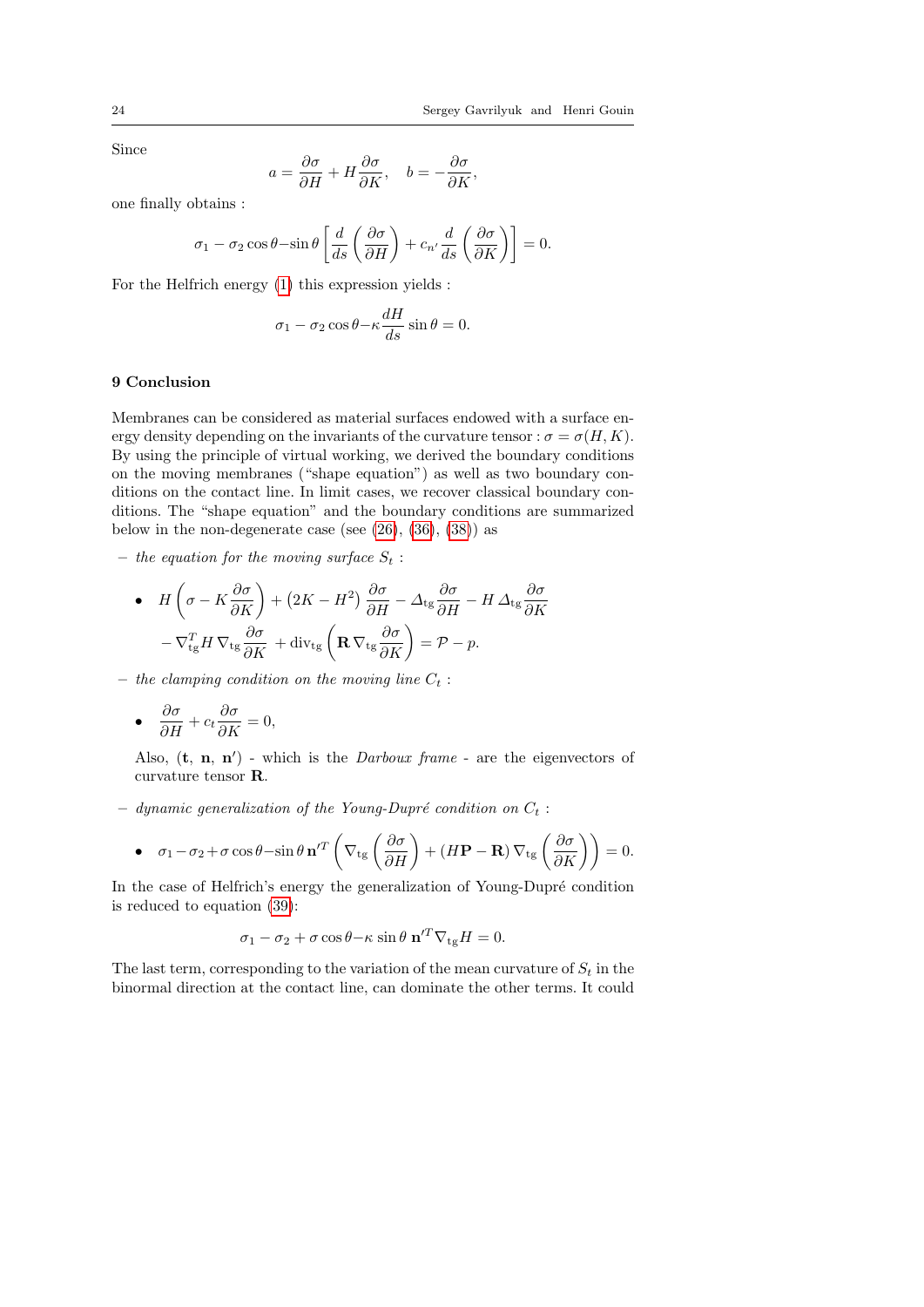be interpreted as a line tension term usually added in the models with constant surface energy (cf. [\[3\]](#page-24-14)). It should also be noted that the droplet volume has no effect in the classical Young-Dupré condition. This is not the case for the generalized Young-Dupré condition since the curvatures can become very large for very small droplets (they are inversely proportional to the droplet size). The clamping condition for the Helfrich energy fixes the value of H on the contact line :

$$
H = H_0 - c_t \frac{\bar{\kappa}}{\kappa}
$$

.

The new shape equation and boundary conditions can be used for solving dynamic problems. This could be, for example, the study of the "fingering" phenomenon appearing as a result of the non-linear instability of a moving contact line. This complicated problem will be studied in the future.

Acknowledgments. The authors thank the anonymous referees for their noteworthy and helpful remarks that greatly contributed to improve the final version of the paper.

#### References

- <span id="page-24-1"></span>1. Alberts, B., Johnson, A., Lewis, J., Raff, M., Roberts, K., Walter, P. : Molecular biology of the cell, 4th edn. Garland Science, New York (2002).
- <span id="page-24-13"></span>2. Aleksandrov, A.D., Zalgaller, V.A. : Intrinsic Geometry of Surfaces, AMS, coll. Translations of Mathematical Monographs n<sup>o</sup> 15 (1967).
- <span id="page-24-14"></span>3. Babak, V. G.: Stability of the lenslike liquid thickening (the drop) on a solid substrate, J. Adhesion, 80, 685–703 (2007).
- <span id="page-24-12"></span>4. Berdichevsky, V. L. : Variational Principles of Continuum Mechanics: I. Fundamentals. Springer, New York (2009).
- <span id="page-24-4"></span>5. Biscari, P., Canavese, S.M., Napoli, G. : Impermeability effects in three-dimensional vesicles, J. Phys. A: Math. Gen. 37, 6859–6874 (2004).
- <span id="page-24-5"></span>6. Capovilla, R. Guven, J. : Stresses in lipid membranes, J. Physics A: Mathematics and General, 35, 6233-6247 (2002).
- <span id="page-24-6"></span>7. Fournier, J.B. : On the stress and torque tensors in fluid membranes, Soft Matter 3, 883–888 (2007).
- <span id="page-24-9"></span>8. Gavrilyuk, S., Gouin H. : A new form of governing equations of fluids arising from Hamilton's principle, int. J. Eng. Sci. 37, 1495–1520 (1999) & [arXiv:0801.2333.](http://arxiv.org/abs/0801.2333)
- <span id="page-24-8"></span>9. Gavrilyuk, S. : Multiphase Flow Modeling via Hamilton's principle. In : Variational Models and Methods in Solid and Fluid Mechanics, CISM Courses and Lectures, v. 535 (Eds. F. dell'Isola and S. Gavrilyuk), Springer, Berlin (2011).
- <span id="page-24-10"></span>10. Germain, P. : The method of the virtual power in continuum mechanics. - Part 2: microstructure, SIAM J. Appl. Math. 25, 556–575 (1973).
- <span id="page-24-11"></span>11. Gouin, H. : The d'Alembert-Lagrange principle for gradient theories and boundary conditions, in: Ruggeri, T., Sammartino, M. (eds.), Asymptotic Methods in Nonlinear Wave Phenomena, p.p. 79-95, World Scientific, Singapore (2007) & [arXiv:0801.2098.](http://arxiv.org/abs/0801.2098)
- <span id="page-24-0"></span>12. Gouin, H.: Interfaces endowed with non-constant surface energies revisited with the d'Alembert-Lagrange principle, Mathematics and Mechanics of Complex Systems, 2, 23-43 (2014) & [arXiv:1311.1140.](http://arxiv.org/abs/1311.1140)
- <span id="page-24-7"></span>13. Gouin, H. : Vesicle Model with Bending Energy Revisited, Acta Appl. Math. 132, 347- 358 (2014) & [arXiv:1510.04824.](http://arxiv.org/abs/1510.04824)
- <span id="page-24-3"></span>14. Helfrich, W. : Elastic properties of lipid bilayers: theory and possible experiments, Z. Naturforsch. C 28, 693–703 (1973).
- <span id="page-24-2"></span>15. Lipowsky, R., Sackmann, E. (eds.) : Structure and dynamics of membranes, Handbook of Biological Physics. Vol. 1A and Vol. 1B, Elsevier, Amsterdam (1995).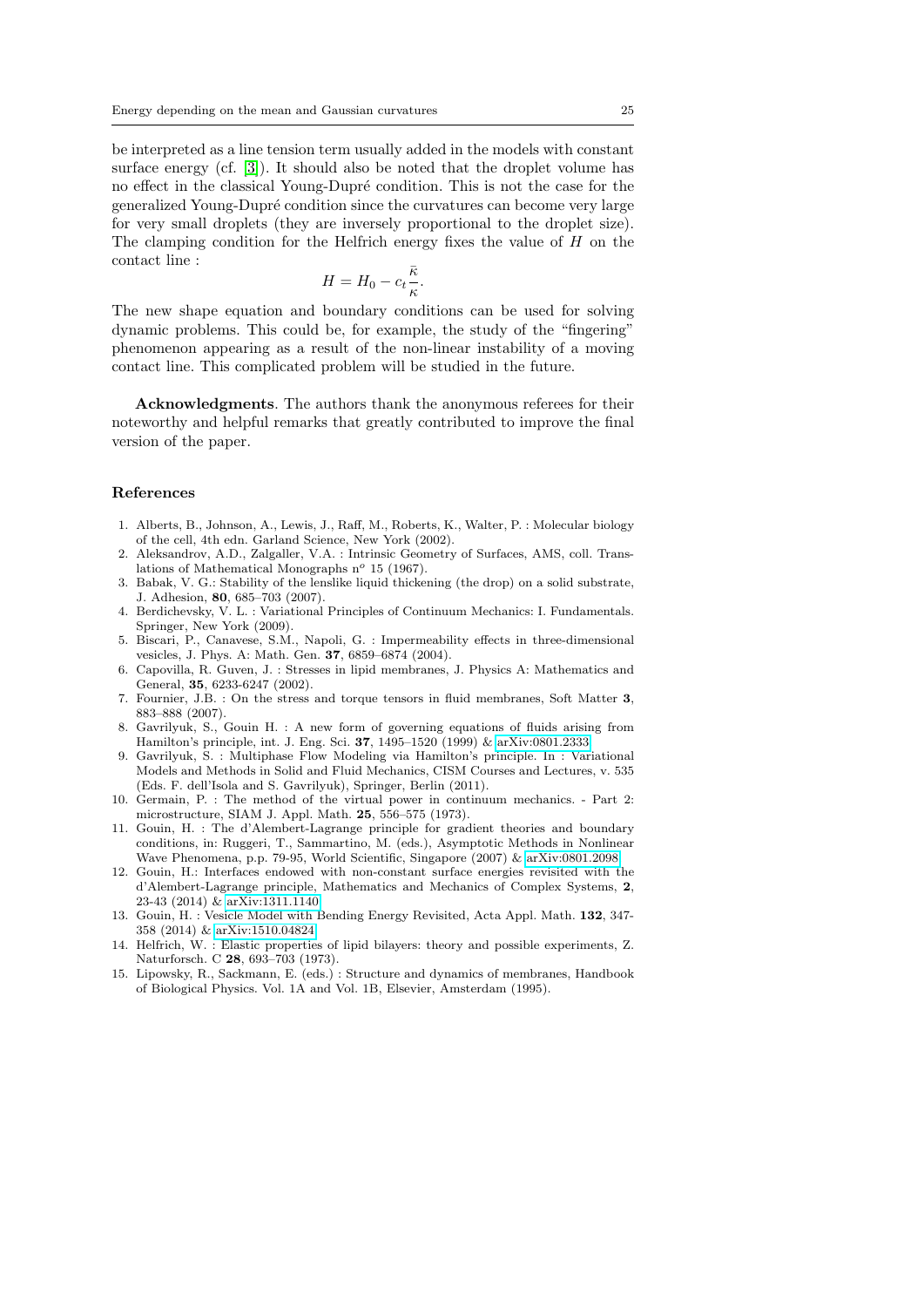- <span id="page-25-6"></span>16. Napoli, G., Vergori, L. : Equilibrium of nematics vesicles, J. Phys. A: Math. Theo. 43, 445207 (2010).
- <span id="page-25-7"></span>17. Ou-Yang Zhong Can, Helfrich, W. : Bending energy of vesicle membranes: General expressions for the first, second, and third variation of the shape energy and applications to spheres and cylinders, Physical Review A 39, 5280–5288 (1989).
- <span id="page-25-1"></span>18. Rocard, Y. : Thermodynamique, Masson, Paris (1952).
- <span id="page-25-0"></span>19. Rosso R., Virga E.G. : Adhesive borders of lipid membranes. Proceedings of the Royal Society of London A455, 41454168, (1999).
- <span id="page-25-9"></span>20. Schwartz, L. : Théorie des distributions. Ch. 3, Hermann, Paris (1966).
- <span id="page-25-3"></span>21. Seifert U. : Configurations of fluid membranes and vesicles. Advances in Physics, 46, 13-137, (1997).
- <span id="page-25-8"></span>22. Serrin, J. : Mathematical principles of classical fluid mechanics, in Encyclopedia of Physics VIII/1, S. Flügge (ed.), p.p. 125-263, Springer, Berlin (1960).
- <span id="page-25-2"></span>23. Steigmann, D.J., Li, D. : Energy minimizing states of capillary systems with bulk, surface and line phases, IMA J. Appl. Math. 55, 1-17 (1995).
- <span id="page-25-4"></span>24. Tu, Z. C. : Geometry of membranes, J. Geom. Symm. Phys. 24, 45-75 (2011).
- <span id="page-25-5"></span>25. Willmore, T. J. : Riemannian Geometry, Clarendon Press, Oxford (1996).

### 10 Appendix

Since  $\sigma = \sigma(H, K)$ , we get :

<span id="page-25-10"></span>
$$
\nabla_{\rm tg}\sigma = \frac{\partial \sigma}{\partial H} \nabla_{\rm tg} H + \frac{\partial \sigma}{\partial K} \nabla_{\rm tg} K. \tag{40}
$$

From Eq. [\(16\)](#page-10-2), we obtain :

<span id="page-25-11"></span>
$$
\operatorname{div}_{\operatorname{tg}}\left(\mathbf{P}\frac{\partial\sigma}{\partial\mathbf{R}}\right) = \nabla_{\operatorname{tg}}^T a + \left(a\,H + b\,H^2 - 2\,b\,K\right)\mathbf{n}^T + \nabla_{\operatorname{tg}}^T b\,\mathbf{R} + b\,\nabla_{\operatorname{tg}}^T H.\tag{41}
$$

Also, one has :

$$
\operatorname{div}_{\operatorname{tg}}\left(\frac{\partial\sigma}{\partial\mathbf{R}}\,\mathbf{R}\right)=\operatorname{div}_{\operatorname{tg}}\left(a\,\mathbf{R}\right)+\operatorname{div}_{\operatorname{tg}}\left(b\,\mathbf{R}^2\right).
$$

Due to [\(9\)](#page-4-0), one has :

$$
\begin{split} &\operatorname{div}_{\text{tg}}\left(a\,\mathbf{R}\right)=\left(\nabla_{\text{tg}}^{T}a\right)\,\mathbf{R}+a\,\nabla_{\text{tg}}^{T}H+a\left(H^{2}-2\,K\right)\mathbf{n}^{T},\\ &\operatorname{div}_{\text{tg}}\left(b\,\mathbf{R}^{2}\right)=\operatorname{div}_{\text{tg}}\!\left[b\left(H\mathbf{R}-K\mathbf{P}\right)\right] \\ &=\nabla_{\text{tg}}^{T}\!\left(bH\right)\,\mathbf{R}+b\,H\left[\nabla_{\text{tg}}^{T}H+\left(H^{2}-2\,K\right)\mathbf{n}^{T}\right]-\nabla_{\text{tg}}^{T}\!\left(bK\right)-b\,K\,H\mathbf{n}^{T}.\end{split}
$$

Consequently,

<span id="page-25-12"></span>
$$
\operatorname{div}_{\operatorname{tg}}\left(\frac{\partial\sigma}{\partial\mathbf{R}}\mathbf{R}\right) = \left(\nabla_{\operatorname{tg}}^T(a+b\,H)\right)\mathbf{R} \tag{42}
$$
\n
$$
+ (a+b\,H)\nabla_{\operatorname{tg}}^TH - \nabla_{\operatorname{tg}}^T(bK) + (aH^2 + bH^3 - 2aK - 3bHK)\mathbf{n}^T.
$$

From relations  $(40)$ ,  $(41)$ ,  $(42)$ , we deduce :

$$
\nabla_{\rm tg}\sigma - \text{div}_{\rm tg}^T \left( \frac{\partial \sigma}{\partial \mathbf{R}} \mathbf{R} \right) + \mathbf{R} \, \text{div}_{\rm tg}^T \left( \mathbf{P} \frac{\partial \sigma}{\partial \mathbf{R}} \right) = \left( 2 \, aK + 3 \, bHK - a \, H^2 - b \, H^3 \right) \mathbf{n}.
$$